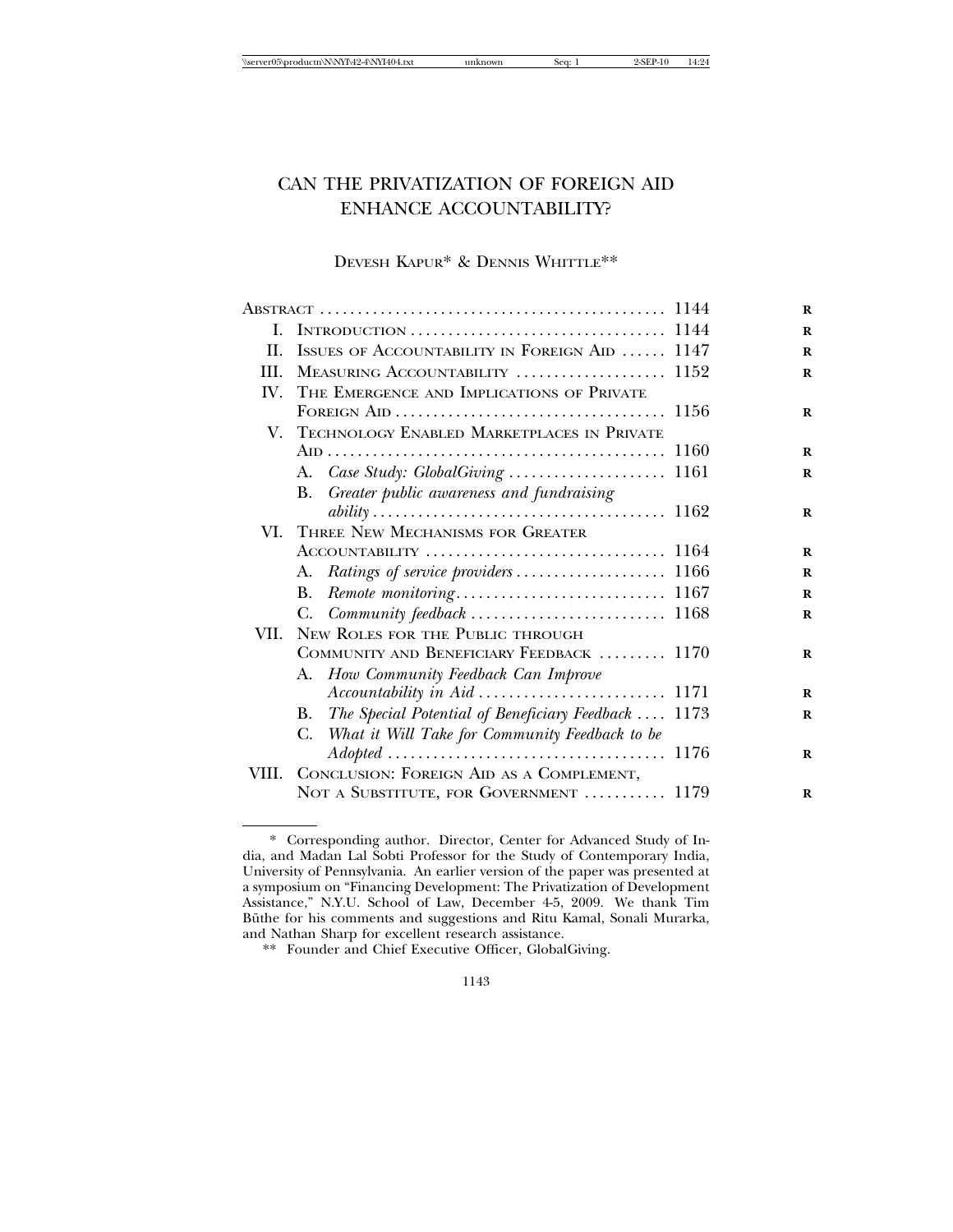To give away money is an easy matter and in any man's power. "But to decide to whom to give it, and how large a sum, and when, and for what purpose, and how, is neither in every man's power, nor an easy matter."

 $\overline{\phantom{a}}$  Aristotle<sup>1</sup>

#### **ABSTRACT**

This paper examines the promise of greater impact and accountability of private foreign aid. We examine the status of accountability in foreign aid from governments and how the emergence of private foreign aid is resulting in new thinking about accountability in foreign aid. The paper discusses how technology-enabled marketplaces can improve accountability in foreign aid through rating service providers, remote monitoring, and especially through enhanced beneficiary feedback mechanisms. We conclude by arguing that private aid should be seen as a complement and not a substitute for governments, and we contend that private aid can "crowd-in" and induce local governments to provide better services via a demonstration effect, a competition effect, and an "intrinsic pressure" approach that empowers beneficiaries to exercise a greater voice.

#### I. INTRODUCTION

Private aid and its subset—private foreign aid—are increasingly playing a major role, both within and across countries. The nonprofit sector in the United States alone had "\$1.6 trillion in revenue" in 2004-05.2 Total private aid from donors in the U.S. is in the order of \$300 billion per year.3 Of this total, 75 percent is from individual donations, about 13 percent from foundations, 7 percent from bequests, and 5 percent from corporations. Though most of this private aid in the

<sup>1.</sup> ARISTOTLE, THE NICOMACHEAN ETHICS 47 (Robert Williams trans., Longman's, Green & Co. 2d ed. 1876). Quoted in GIVING WELL: THE ETHICS OF PHILANTHROPY (Patricia Illingworth, Thomas Pogge & Leif Wenar eds., forthcoming 2010).

<sup>2.</sup> The Nonprofit Career Guide, *Fact Sheet: Nonprofit Size and Scope*, http:/ /www.nonprofitcareerguide.org/fact\_sheet-scope.php (last visited Apr. 15, 2010).

<sup>3.</sup> GIVINGUSA FOUNDATION, GIVING USA 2009 (2009).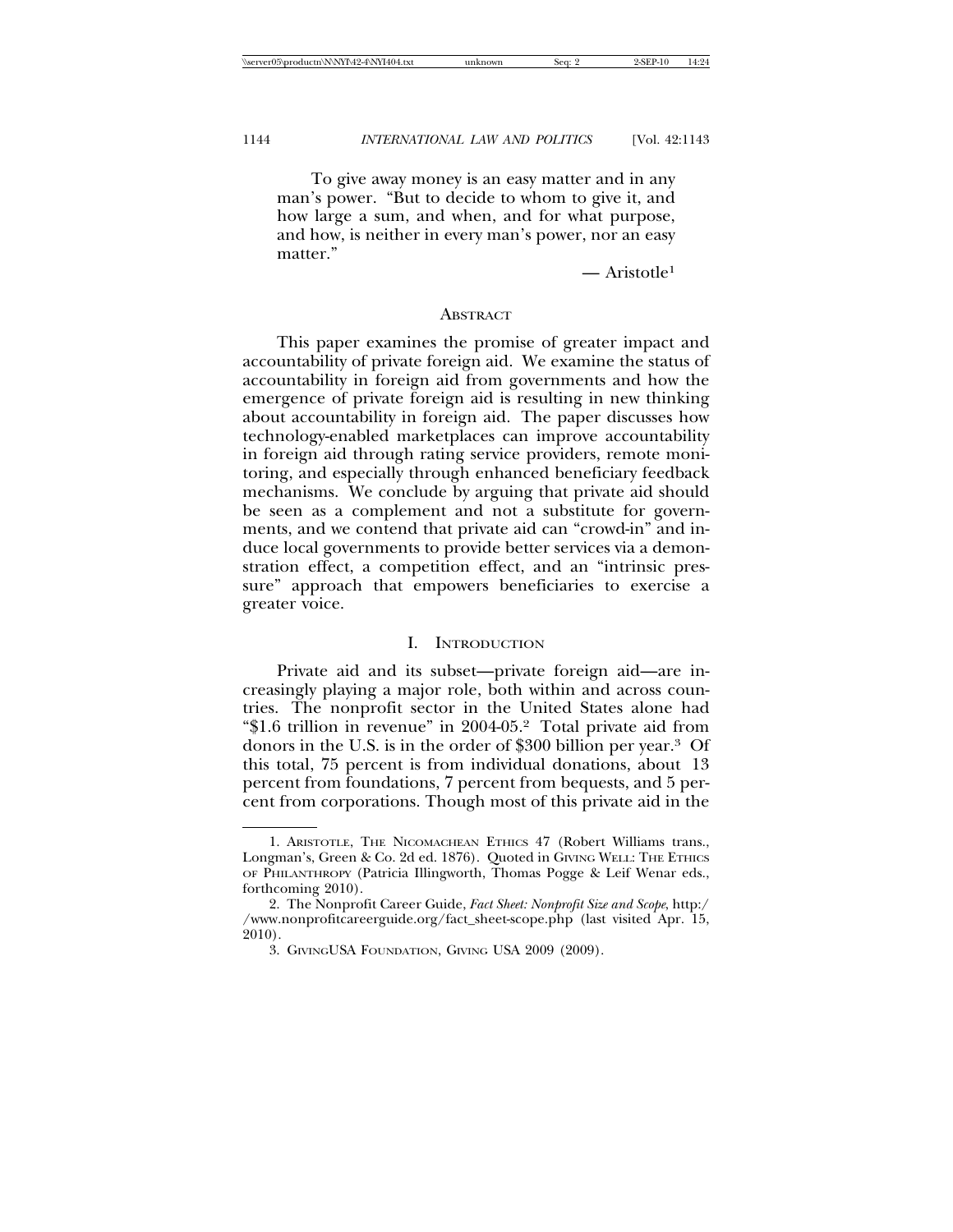aggregate goes toward domestic causes, almost \$37 billion goes overseas,<sup>4</sup> which is the same order of magnitude as official aid flows from the U.S. (Table 1). Individual international development NGOs, even excluding those that are not large private foundations, can command substantial resources, with revenues and expenditures running into hundreds of millions of dollars (Table 2).

|                                           | <b>USD Billions</b> | % of Total |
|-------------------------------------------|---------------------|------------|
| <b>US Official Development Assistance</b> | \$21.8              | $9\%$      |
| <b>US Private Philanathropy</b>           | \$36.9              | 16%        |
| Foundations                               | \$3.3               | $9\%$      |
| Corporations                              | \$6.8               | 18%        |
| Private and Voluntary organizations       | \$10.8              | 29%        |
| Volunteerism                              | \$3.5               | $9\%$      |
| Universities and colleges                 | \$3.9               | 11%        |
| Religious Organizations                   | \$8.6               | 23%        |
| <b>US Remittances</b>                     | \$79.0              | $34\%$     |
| <b>US Private Capital Flows</b>           | \$97.5              | 41%        |
| <b>US Total Economic Engagement</b>       | \$235.2             | $100\%$    |

TABLE 1. US ECONOMIC ENGAGEMENT WITH DEVELOPING COUNTRIES, 2007

TABLE 2. EXPENDITURES AND REVENUES FOR SELECTED NONGOVERNMENTAL ORGANIZATIONS (FY 2006)

| <b>NGO</b>                       | <b>Expenditure</b><br>$($$ millions) | Share of total revenue $(\%)$ |         |  |
|----------------------------------|--------------------------------------|-------------------------------|---------|--|
|                                  |                                      | U.S. Gov't                    | Private |  |
| <b>Feed the Children</b>         | 675                                  | $0\%$                         | $100\%$ |  |
| <b>World Vision</b>              | 946                                  | 26%                           | 74%     |  |
| Food for the Poor                | 855                                  | $3\%$                         | 97%     |  |
| <b>American Red Cross</b>        | 4.978                                | $5\%$                         | 95%     |  |
| Source: USAID Volag report, 2008 |                                      |                               |         |  |

The moral imperative for those better off to help improve the lives of the world's poorest faces tremendous ethical and practical challenges. Philanthropic organizations and their resources are inevitably drawn into power and patronage net-

<sup>4.</sup> CTR. FOR GLOBAL PROSPERITY, HUDSON INST., THE INDEX OF GLOBAL PROSPERITY AND REMITTANCES 16 (2009) *available at* https://www.hudson. org/files/documents/Index%20of%20Global%20Philanthropy%20and%20 Remittances%202009.pdf (hereinafter CTR. FOR GLOBAL PROSPERITY).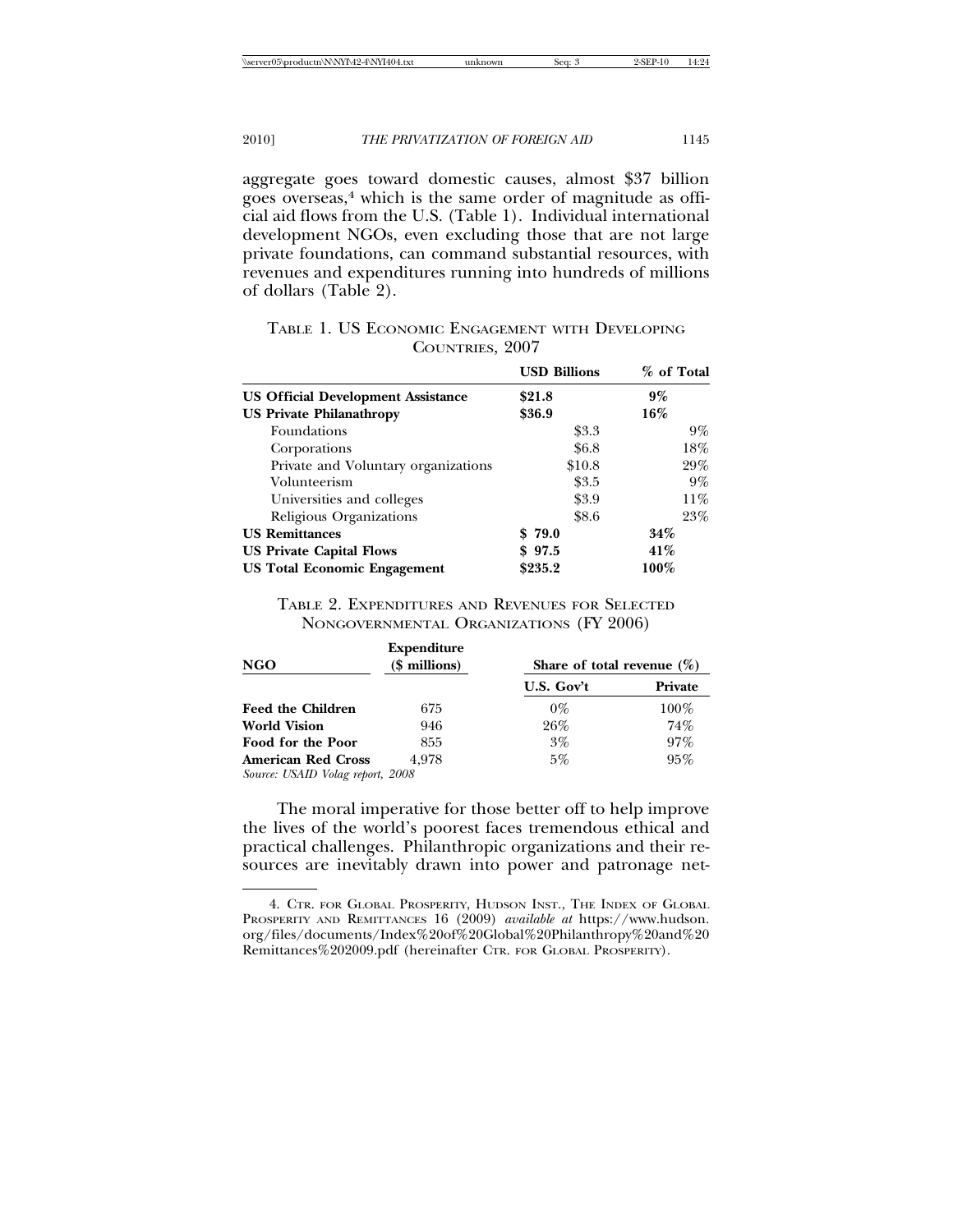works of a country's politics, which itself raises ethical quandaries.5 Increasing accountability is good in principle, but it does not by itself ensure better poverty outcomes. It may just amplify the complexities of development efforts.6

Questions of accountability begin at the conceptual stage. Is it better for international aid NGOs to focus on high-priority causes with greater chances of poor performance or to focus on lower-priority projects and do them well? Who should determine the priority of different causes—should it be governments, aid agencies, or the beneficiaries themselves? Is it "morally defensible" for an NGO merely to protect some impoverished populations from harm, even if a larger number of worse-off people could be protected elsewhere at the same cost? Should large NGOs divide their efforts "fairly" among developing countries, or should they focus on those places where they can do the most good? When, if ever, is it acceptable for NGOs to compete for limited funding?7

This paper argues that the emergence of new private aid mechanisms offers the potential to increase accountability through better flows of information and preference revelation among stakeholders. New technologies, combined with competitive pressures, make it possible for private aid platforms to adopt better accountability mechanisms faster than official agencies and traditional private aid intermediaries. If the new private aid mechanisms band together to form a common feedback mechanism, there will be greater pressure on official agencies to submit to the same mechanisms. In general, the adoption of these new accountability mechanisms is likely to have a positive effect, especially with respect to beneficiary empowerment. Nonetheless, these mechanisms are not a panacea, and their impact will depend on specific social, political, and economic contexts. Their adoption is also likely to bring

<sup>5.</sup> *See* Alex de Waal, *Ethics in Translation: Principles and Power in the Philanthropic Encounter, in* GIVING WELL: THE ETHICS OF PHILANTHROPY, *supra* note 1.

<sup>6.</sup> *See* Lief Wenar, Accountability *in International Development Aid*, 20 ETH-ICS & INT'L AFF. 1, 7 (2006) (arguing that accountability can be expensive, create distrust, impose formalities, and be dangerous to efforts to empower the poor).

<sup>7.</sup> Thomas Pogge, *How International NGOs Should Act*, *in* GIVING WELL: THE ETHICS OF PHILANTHROPY, *supra* note 1.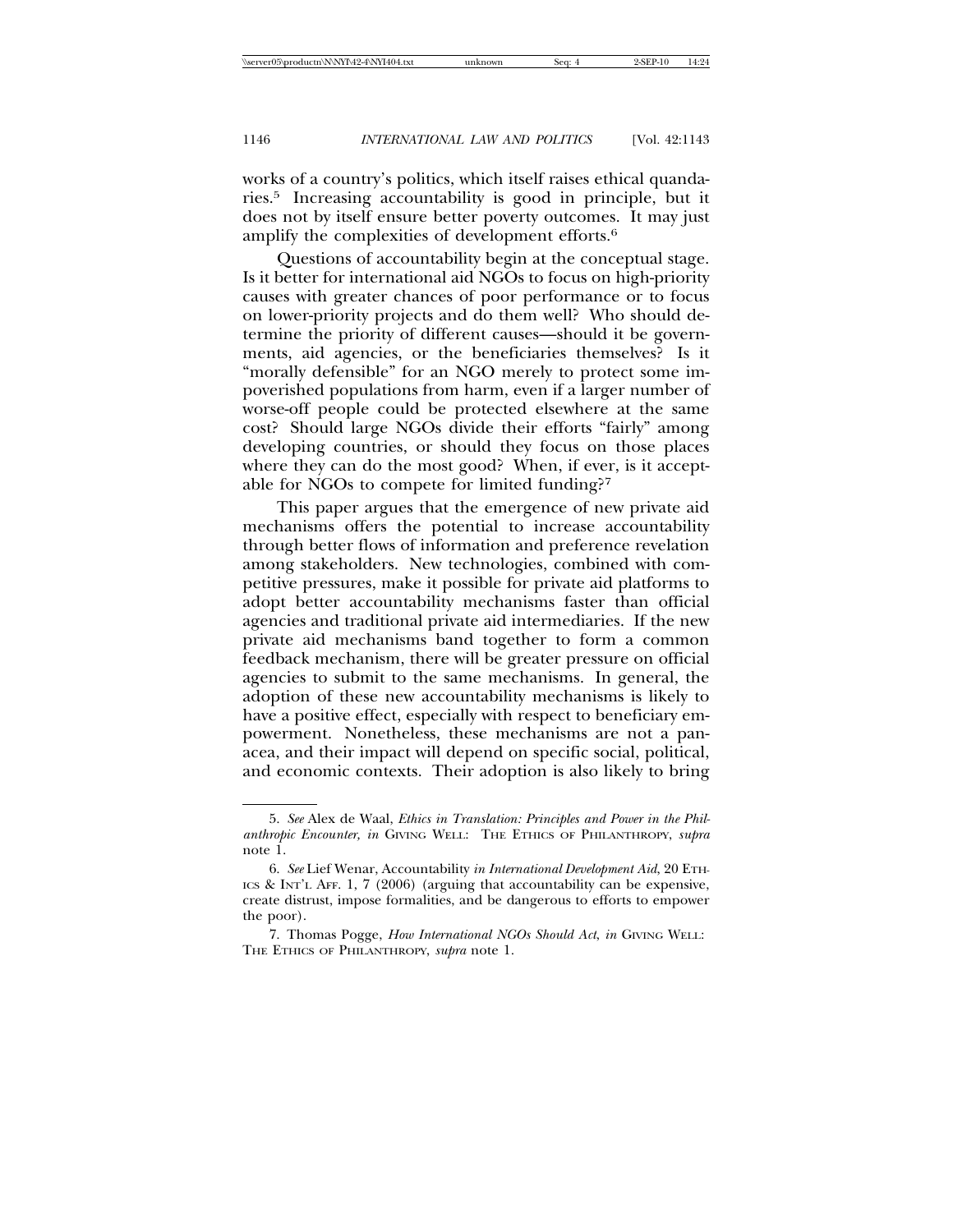into sharper relief a number of deeper conceptual, philosophical, and ethical questions.

This paper proceeds as follows: we first address why accountability matters for foreign aid and how debates and policies on this issue have evolved in recent years. We then examine the implications of the emergence of private foreign aid for the existing framework of accountability in aid. Subsequently, we discuss the role of new technologies that are being leveraged by the private sector to improve accountability in foreign aid through rating service providers, remote monitoring, and especially through enhanced beneficiary feedback mechanisms. We finally conclude by arguing that private aid should be seen as a complement and not a substitute for governments. Private aid can "crowd-in" and induce local governments to provide better services via a demonstration effect, a competition effect, and an "intrinsic pressure" approach that empowers beneficiaries to exercise a greater voice.

#### II. ISSUES OF ACCOUNTABILITY IN FOREIGN AID

Accountability involves an assessment of the adequacy of performance and the carrying out of a corrective action in case of performance failure. It requires holders of power those with resources, whether material (money) or symbolic (authority figures)—to "give an account" of the use of those resources and, where necessary, to offer "corrective action."8 The paradox of accountability is that, while power flows upwards, the accountability that we ideally want for development aid is at least partially downwards—from the powerful to the less powerful.

Effective accountability derives from a process whereby information about the desirability, quality, or impact of an activity shapes the behavior of decision makers.9 The strength of accountability is a function of three factors: motivation, information, and authority.10

<sup>8.</sup> U.N. DEV. FUND FOR WOMEN [UNIFEM], PROGRESS OF THE WORLD'S WOMEN 2008: WHO ANSWERS TO WOMEN? GENDER AND ACCOUNTABILITY 2 (2008).

<sup>9.</sup> The authors thank Mari Kuraishi and April Harding for key insights in this section of the paper.

<sup>10.</sup> This framework is based on a discussion with April Harding and William Savedoff and is based on their work that is not yet published.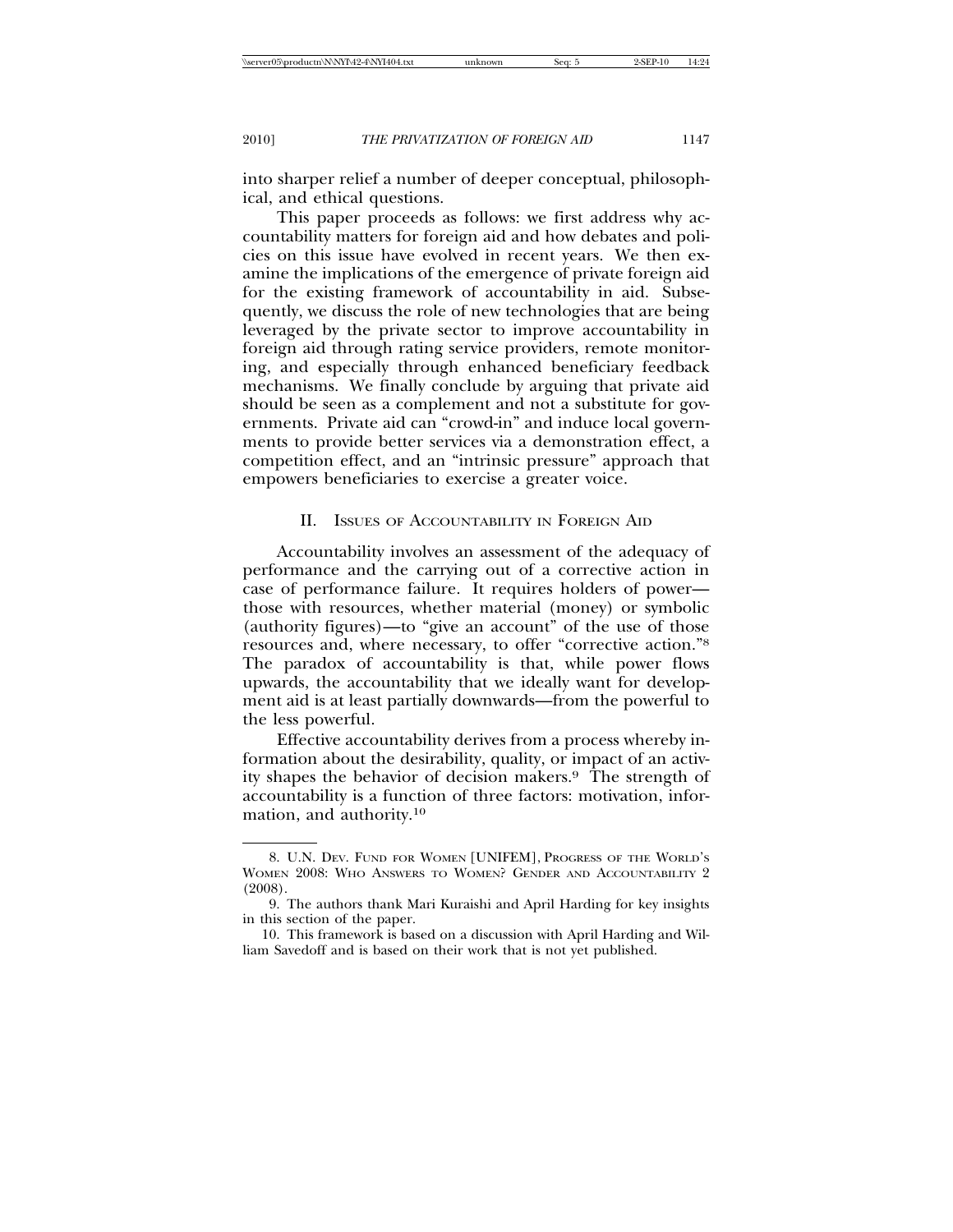For accountability to be effectively exercised, all three factors must be present and are usefully analyzed in the context of a principal-agent problem.11 Both the "principal" and the "agent" must have the following: an intrinsic desire or incentive to take remedial action (motivation); adequate and accurate information on which to base their actions; and the implicit or explicit power (authority) to effect the desired outcome through their actions.

Accountability is often invoked in the context of assigning responsibility (and hence, sanctions) when something goes wrong. For example, if a levee bursts, accountability is sought by locating responsibility among those who designed, constructed, or maintained that levee. But accountability can be more effective when it is used to shape behavior *ex ante* and during project implementation rather than *ex post*. This means finding out what is working and what is not, and responding accordingly. In this way, accountability can be a powerful incentive for real-time or near real-time learning, rather than simply a sanctioning mechanism.

The following analysis of the accountability chain demonstrates the complexity of issues surrounding foreign-aid donors. Broadly speaking, a principal delegates authority and resources to one or more intermediaries which in turn hire and delegate to one or more service providers. The overall goal is to deliver improved welfare for beneficiaries, so the principals receive information about the actual impact and take action if the impact is not as intended. This means that there is a flow of delegation as well as a flow of information with the accountability chain following the chain of delegation.12

<sup>11.</sup> Principal-agent dynamics arise when the "principal"—a person (organization) who wants something done—hires an "agent"—another person (organization)—to carry out the work. Problems arise because of asymmetric information and interests among the parties. Typically the principal wants to bring about an outcome, while the agent is primarily concerned with getting paid and/or avoiding sanction. For a fuller description see generally Joseph E. Stiglitz, *Principal and Agent*, *in* 6 NEW PALGRAVE DICTIONARY OF ECON. 637-643 (2d ed. 2008).

<sup>12.</sup> Note that this is a stylized description of the accountability chain, which can include many additional links. In some frameworks, for example, the ultimate principals could be taxpayers, with the government itself being an intermediary. For foundations, in theory the public interest is the "principal" but in practice the principal, tends to be either the original funder (if alive) or the board of trustees, with management being an intermediary.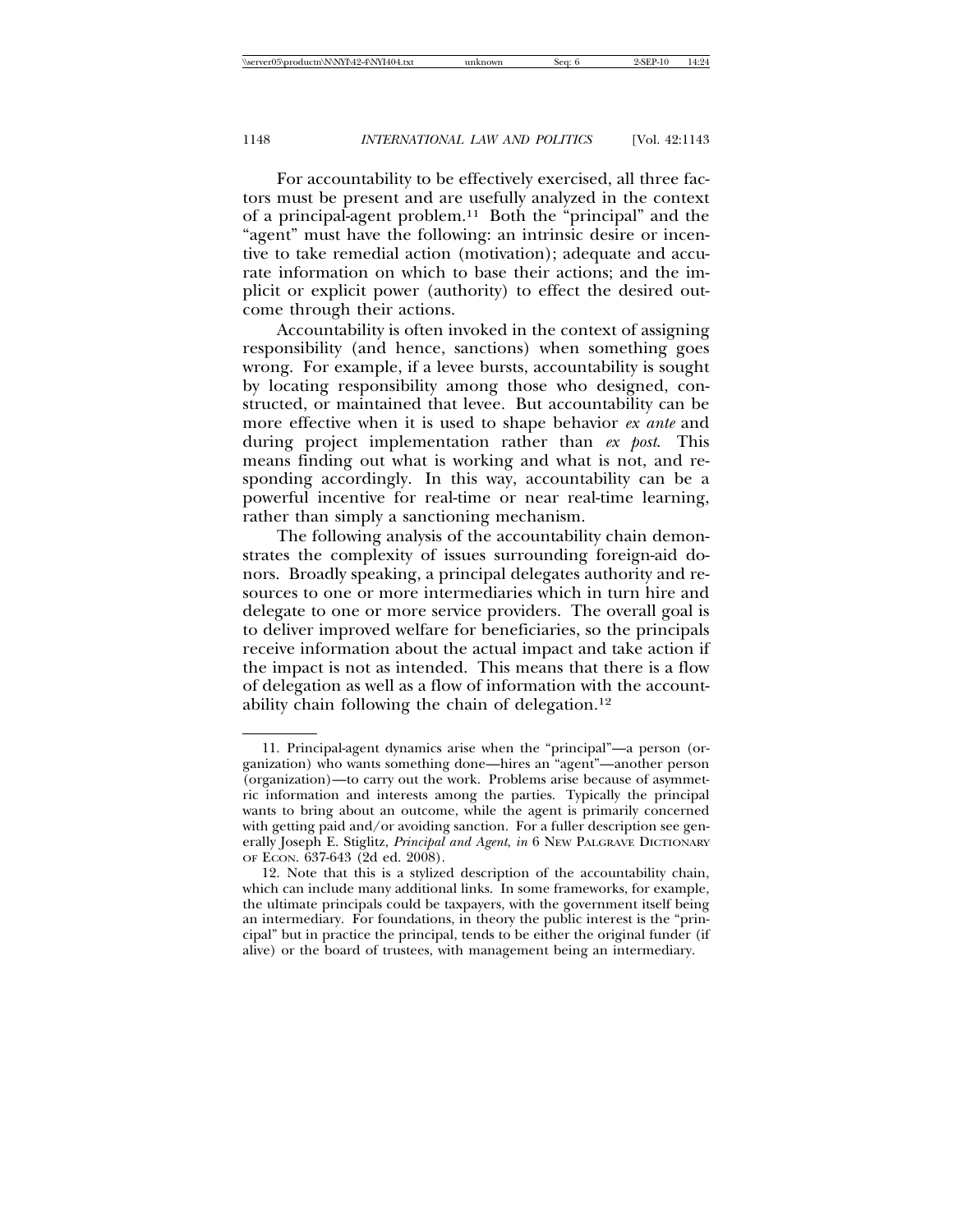## *Diagram: Flow of delegation:*

Principal (Funder)  $\rightarrow$  Intermediary(-ies)  $\rightarrow$  Service Provider(s)

In this chain, the principal (generally the funder) can be a foundation, an individual donor, or a government (which is funded by taxpayers). The intermediary is an agent of the funder, while the service providers are agents of the intermediary. The intermediary may be an official aid agency, a developing country government, or a nonprofit. Sometimes intermediaries, especially recipient governments and nonprofits, act directly as service providers, but often they subcontract the work to others. In the traditional model, a funder would seek to hold an intermediary accountable for outcomes to beneficiaries. If the outcomes for beneficiaries were not satisfactory, the funder would take corrective action through sanctions or other action against the intermediary. The intermediary, in turn, would hold the service provider(s) accountable in the same way.

One shortcoming of this chain is that information often flows primarily from one link of the chain to the adjacent link on either side:

#### *Diagram: Flow of information:*

Principal (Funder)  $\leftarrow$  Intermediary(-ies)  $\leftarrow$  Service Provider(s)

The adjacent link can either keep the information private or modify the information before releasing it to other links in the chain. This information tends to come slowly, as part of periodic reporting cycles rather than in real time. As a result, it is often too late to act on information about impact on beneficiaries because the relevant activities are completed or too far advanced to be effectively modified. In addition, the information received is likely to be at best incomplete and biased. Lant Pritchett has written eloquently on the disincentives for passing accurate information up the chain.13 To avoid sanctions, intermediaries and service providers have a strong in-

<sup>13.</sup> *See, e*.*g*., Lant Pritchett, *It Pays to Be Ignorant: A Simple Political Economy of Rigorous Program Evaluation*, *in* REINVENTING FOREIGN AID 124 (William Easterly ed., 2008) (arguing that advocates may be better off choosing ignorance over public knowledge of true program efficacy).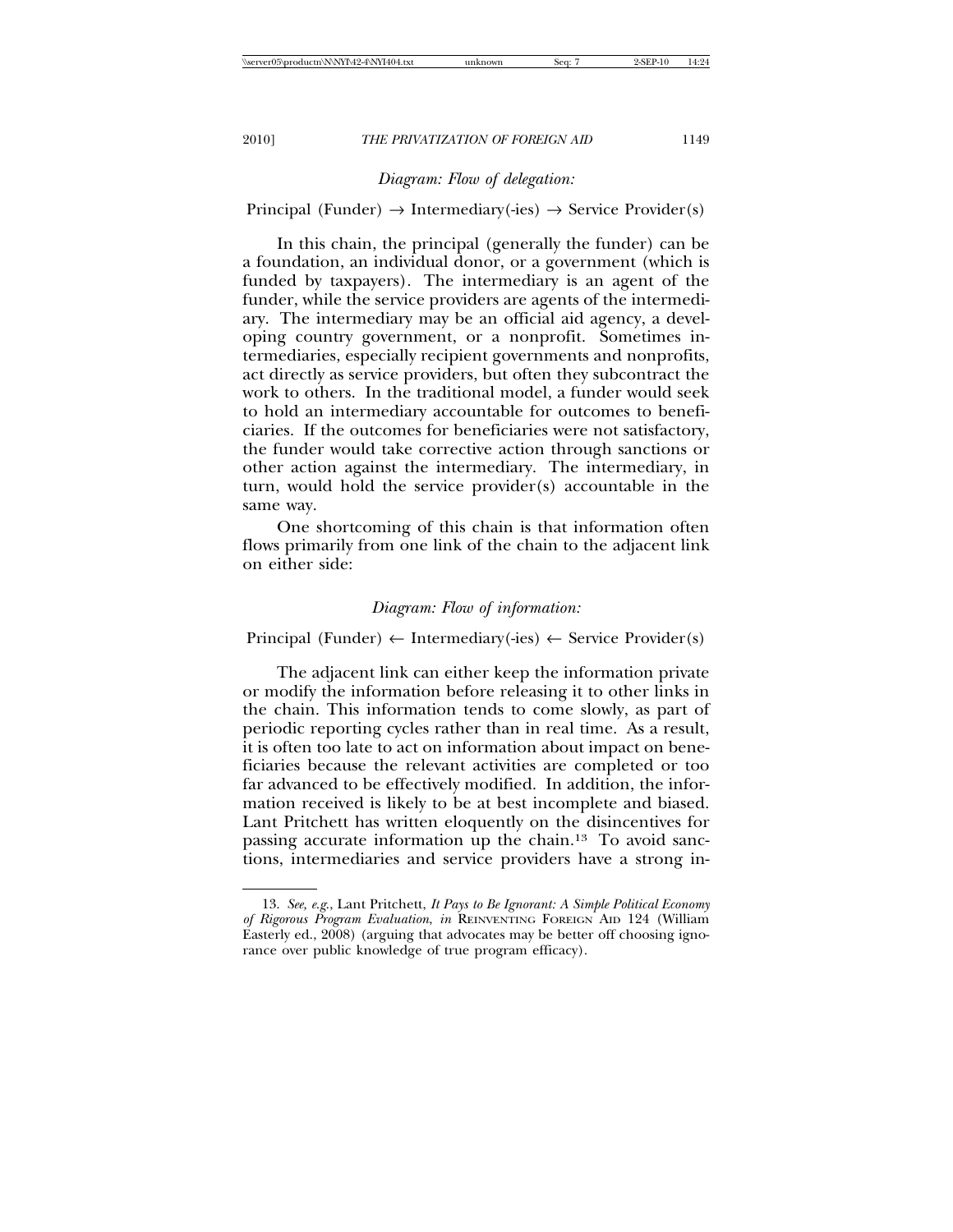centive to modify information to make beneficiary outcomes appear more positive than they actually are.

What is conspicuously missing from this picture? The beneficiaries. For a variety of reasons, including the cost of communications, long distances, language, and attitudes, the preferences of beneficiaries and their reactions to aid projects have often been inferred by aid agencies rather than observed or solicited directly. To be fair, central to the charter of agencies such as the World Bank is that it will work through local governments, which are assumed to effectively aggregate the preferences of their citizens. Beginning in the 1990s, official agencies made increased efforts to interact directly with the intended beneficiaries,14 but this interaction has not become a core part of how they operate.

Although there has been significant progress in beneficiary ownership of foreign-aid programs,15 the typical official aid project remains a largely top-down undertaking. At its most extreme, a project is designed in Washington or London following economic analyses by experts hired by the aid agency. Increasingly, host governments are playing a greater role in this process, but aid agencies continue to drive the agenda for the most part.16 The host government then takes the money and hires the service provider with close aid agency supervision. Often the agency itself hires the service provider directly. During implementation, the feedback loop is largely confined within the trinity of the aid agency, the host government, and the service provider. Sometimes there are refinements to project designs based on these feedback loops, but few projects are flexible enough to allow for major design changes. Once projects are underway, there is occasionally a

<sup>14.</sup> *See, e*.*g*., DEEPA NARAYAN ET AL., VOICES OF THE POOR: CAN ANYONE HEAR US? 15 (2000) (noting that the World Bank developed the Participatory Poverty Assessment, which included significant input from the world's poor themselves).

<sup>15.</sup> In particular, the World Bank's Poverty Reduction Strategy Paper process requires governments to consult a wide variety of stakeholders. *See, e*.*g*., World Bank, What Are PRSPs?, http://web.worldbank.org/WBSITE/ EXTERNAL/TOPICS/EXTPOVERTY/EXTPRS/0,,contentMDK:22283891~ pagePK:210058~piPK:210062~theSitePK:384201,00.html (last visited May 10, 2010). This was a major leap forward conceptually, even though the implementation of this approach often has been superficial or flawed.

<sup>16.</sup> *See* Pritchett, *supra* note 13.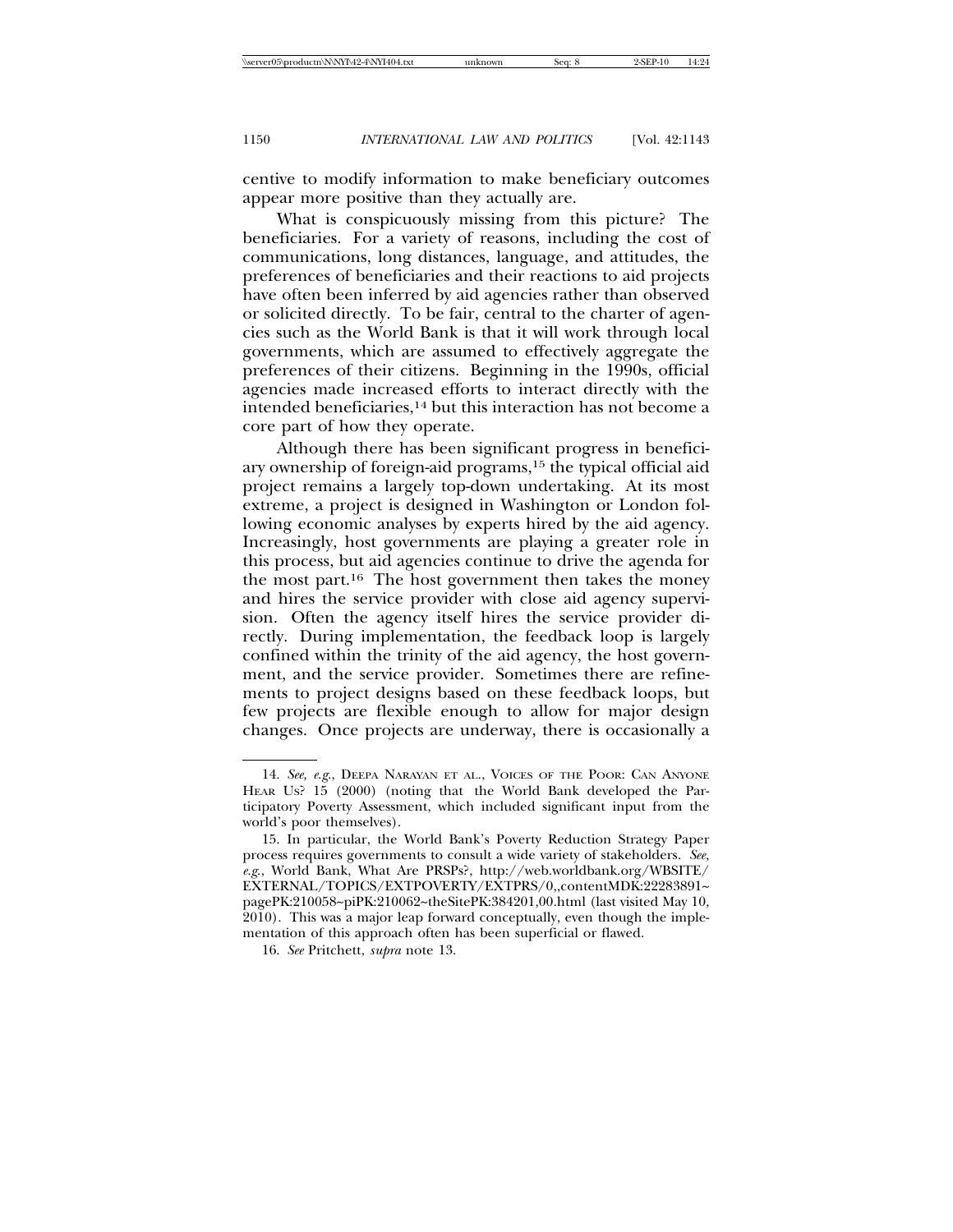protest against an official aid project by villagers or a protest by an advocacy group on behalf of beneficiaries that comes to the attention of the funders.17 But these are the exception rather than the rule.

During the 1990s, the IMF and the World Bank responded to external criticisms of their top-down programs by creating Poverty Reduction Strategy Papers (PRSPs), which mandated *ex ante* consultations with civil society groups about project priorities. However, the quality of this process and the representativeness of the civil society groups involved has been found to be inconsistent.18 With a few exceptions, direct input from beneficiaries is not solicited.

Beneficiary feedback is, of course, not a panacea. The difficulties with multiple and possibly conflicting objectives among funders and intermediaries has been extensively discussed elsewhere.19 While some progress can be made through aligning objectives, clarifying roles, and disentangling funding from service provision, conflicts will remain. For this reason, accountability will continue to be mediated through a variety of democratic or bureaucratic mechanisms. However, there is significant scope to improve (a) the information flowing into these accountability mechanisms and (b) the free availability of that information to all links in the chain.

Given this scope for improvement, the issue of accountability in foreign aid began to gather steam in the 1990s. In

<sup>17.</sup> *See, e*.*g*., WORLD BANK INDEPENDENT EVALUATION GROUP, RECENT EXPE-RIENCE WITH INVOLUNTARY RESETTLEMENT: INDONESIA – KEDUNG OMBO (1998), *available at* http://lnweb90.worldbank.org/oed/oeddoclib.nsf/Doc UNIDViewForJavaSearch/6C34C30D2054817D852567F5005D6224 (citing "mountains of angry letters" in opposition to World Bank programs in Indonesia).

<sup>18.</sup> For a review of the entire PRSP experience, see WORLD BANK INDE-PENDENT EVALUATION GROUP, THE POVERTY REDUCTION STRATEGY INITIATIVE: AN INDEPENDENT EVALUATION OF THE WORLD BANK'S SUPPORT THROUGH 2003 6 (2004), *available at* http://lnweb90.worldbank.org/oed/oeddoclib.nsf/24 cc3bb1f94ae11c85256808006a0046/6b5669f816a60aaf85256ec1006346ac/\$ FILE/PRSP\_Evaluation.pdf (discussing common external criticisms of PRSP initiatives).

<sup>19.</sup> *See, e*.*g*., Owen Barder, *Beyond Planning: Markets and Networks for Better Aid* 8 (Cent. for Global Dev., Working Paper No. 185, 2009), *available at* http://www.cgdev.org/content/publications/detail/1422971/ (citing diverse additional objectives that organizations have besides poverty reduction).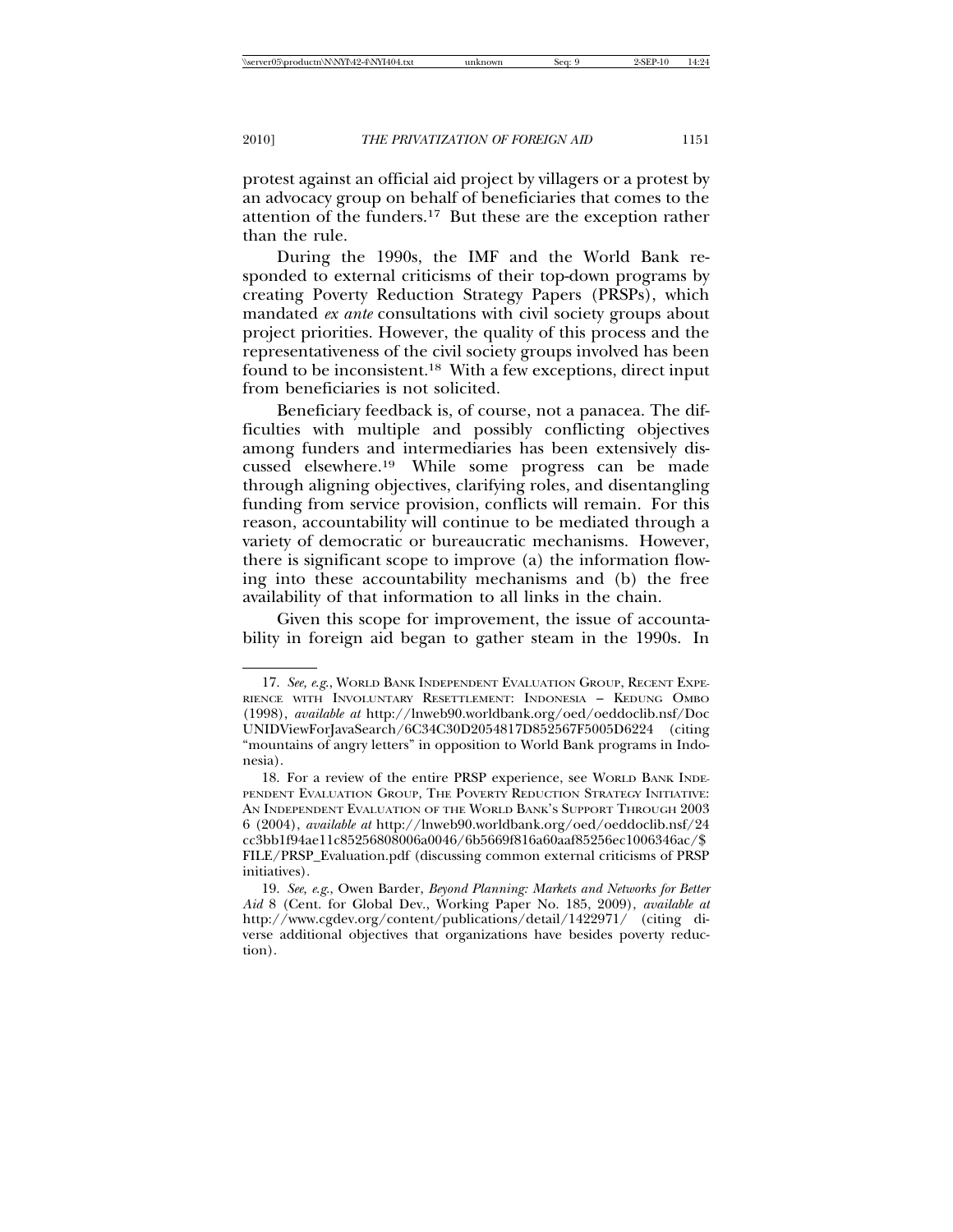international development debates, there have been long standing debates about the influence and impact of the IMF and the World Bank on developing countries, raising questions about their accountability.<sup>20</sup> Who are they accountable to? Rich country governments that control these institutions as a result of their dominant shareholding? Recipient country governments who are the sovereign borrowers and accountable for repaying these loans? Or the impoverished people, who are the ostensible beneficiaries and *raison d'etre* for these institutions in the first place? And what are they accountable for?

#### III. MEASURING ACCOUNTABILITY

Concerns over the effectiveness of publicly funded aid led to calls for greater accountability in international development aid, beginning with international financial institutions and gradually encompassing bilateral international development agencies. NGOs, who had lead the charge on the weak accountability of these organizations, began facing questions on their own legitimacy and accountability. As a trenchant critique in the Economist put it, NGOs "may claim to be acting in the interests of the people—but then so do the objects of their criticism, governments and the despised international institutions. In the West, governments and their agencies are, in the end, accountable to voters. Who holds the activists accountable?"21

In principle, the funding allocation decisions of NGOs could either be driven by recipient needs or the NGOs' own organizational self-interest (defined broadly), or some mix of the two. An analysis of forty leading U.S.-based transnational NGOs lends some support to the former view: the country allocations of these NGOs were in congruence with objective development needs.22 However, just because funds appear to go

<sup>20.</sup> *See* Ngaire Woods, *Holding International Institutions to Account,* 17 ETH-ICS & INT'L AFF. 69 (2003) (citing regular protests advocating for greater accountability during IMF meetings).

<sup>21.</sup> *Angry and Effective,* THE ECONOMIST, Sept. 23, 2000, at 85.

<sup>22.</sup> See Tim Büthe, Solomon Major & André de Mello e Souza, The Politics *of Private Development Aid: Serving Recipient Needs or Donor Interests?* 16 (2009), http://www.duke.edu/~buthe/downloads/BMdMeS\_PrivateAid\_Nov09.pdf (describing characteristics of donor countries).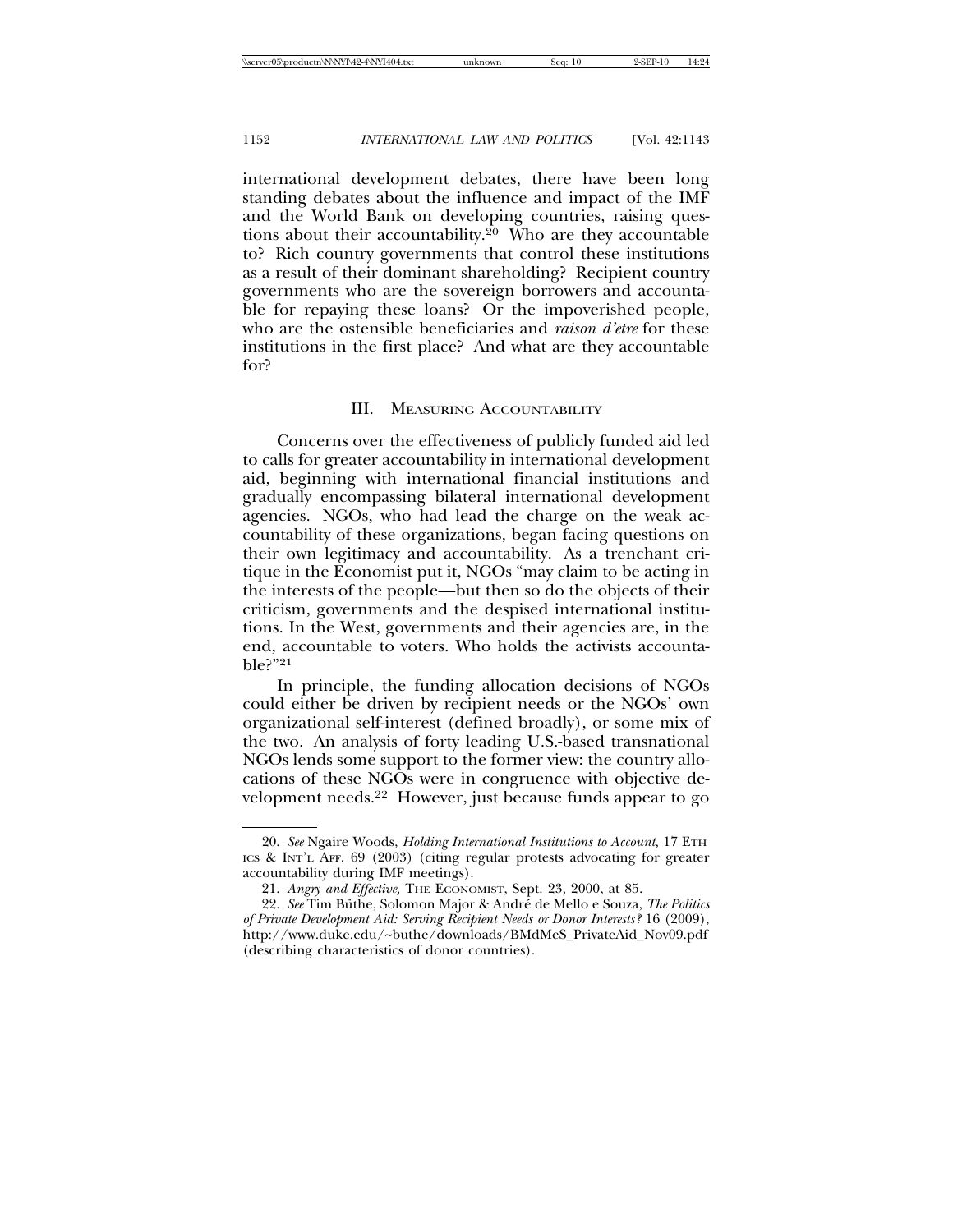to poor countries does not necessarily imply that funds go to poor people: studies in Bangladesh and Uganda have found that NGOs do not locate in the neediest communities.23 Perhaps even more importantly, there is no clear evidence that private foreign aid programs achieve their intended goals. An OECD survey found little reliable evidence on the impact of NGO development projects and programs. Only rarely do publicly available program evaluations from NGOs contain rigorous statistical analysis or report negative outcomes.24 As another study points out, "the paucity of clear, objective evaluations should not be particularly surprising. It is in neither the interests of the NGOs nor the official donor agency (complicit as a funder) to publicize less-than-stellar results."25

Studies on the accountability of private philanthropy have focused on performance metrics and mechanisms to improve accountability. Table 3 summarizes some of the metrics used to measure performance in non-profits. The key mechanisms are (a) reports and disclosure statements, (b) performance assessments and evaluations, (c) participation, (d) self-regulation, and (e) social audits.26 Each mechanism can be evaluated along three dimensions: upward-downward, internalexternal, and functional-strategic. Many studies have commented that accountability measures in NGOs prioritize the needs of the donor over those of the other stakeholders.27 For

<sup>23.</sup> *See* Anna Fruttero & Varun Gauri, *The Strategic Choices of NGOs: Location Decisions in Bangladesh*, 41 J. DEV. STUD. 759, 761 (2005) (discussing the common practice of NGOs locating themselves in major cities within Bangladesh); Abigail Barr, Marcel Fafchamps, & Trudy Owens, *The Governance of Non-Governmental Organizations in Uganda*, 33 WORLD DEV. 657, 673 (2005) (citing studies that NGOs are not often located in the poorest areas of the poorest countries).

<sup>24.</sup> *See* Organisation for Economic Co-operation and Development, *Searching for Impact and Methods: NGO Evaluation Synthesis Study* (1997), *available at* http://www.valt.helsinki.fi/ids/ngo/ (stating that very few rigorous studies examine improvements in the lives and livelihoods of the beneficiaries).

<sup>25.</sup> Eric D. Werker & Faisal Z. Ahmed, *What Do Nongovernmental Organizations Do?*, 22 J. OF ECON. PERSP. 73, 87 (2008) (citing ROGER C. RIDDELL ET AL., NON-GOVERNMENTAL ORGANIZATIONS AND RURAL POVERTY ALLEVIATION  $(1995)$ .

<sup>26.</sup> Alnoor Ebrahim, *Accountability in Practice: Mechanisms for NGOs*, 31 WORLD DEV. 813, 815 (2003).

<sup>27.</sup> *See* Lisa Jordan, *Mechanisms for NGO Accountability* 7 (Global Pub. Pol'y Inst., Research Paper No. 3, 2005) *available at* http://www.gppi.net/filead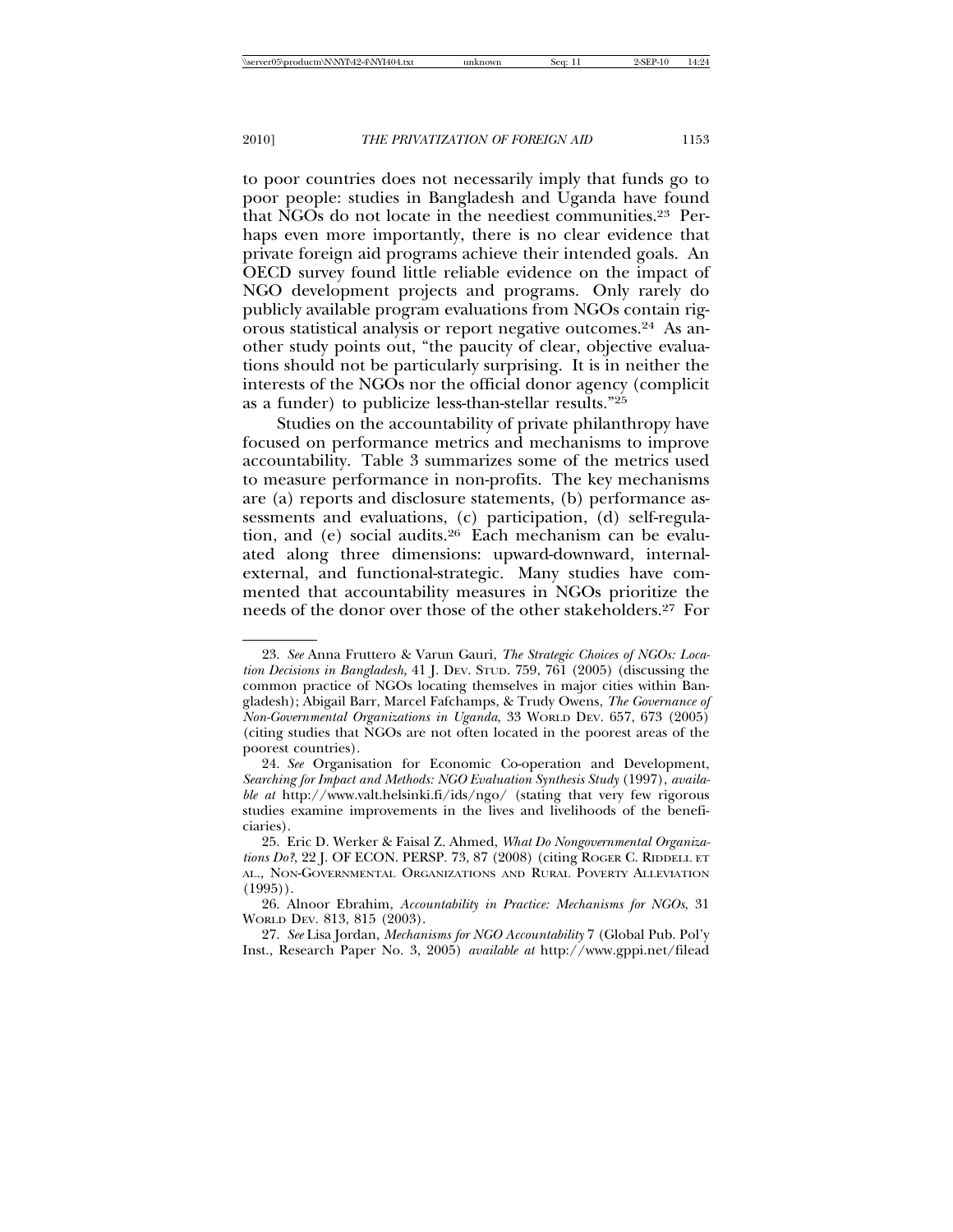| Name of<br>Organization                                                                      | Approach Used                                                                         | Description                                                                                                                                                                                                                     |  |
|----------------------------------------------------------------------------------------------|---------------------------------------------------------------------------------------|---------------------------------------------------------------------------------------------------------------------------------------------------------------------------------------------------------------------------------|--|
| Acumen Fund                                                                                  | <b>BACO Ratio (Best</b><br>Available<br>Charitable<br>Option)                         | Quantifies an investment's social<br>impact and compares it to the<br>universe of existing charitable options<br>for that explicit social issue                                                                                 |  |
| <b>Center for High</b><br><b>Impact Philanthropy</b><br>at the University of<br>Pennsylvania | Cost per impact                                                                       | Assesses the "good" of a philanthropic<br>investment in terms of its relevant<br>components: social impact (as<br>measured by objective, predetermined<br>criteria) and cost                                                    |  |
| Robin Hood<br><b>Foundation, New</b><br>York City                                            | Benefit-Cost ratios                                                                   | A monetization approach that<br>converts impact into dollars by<br>measuring aggregate benefit to poor<br>people (measured in part by the<br>projected boost in future earnings)                                                |  |
| REDF, San<br>Francisco (now also<br>used by the New<br><b>Economics</b><br>Foundation, UK)   | Social Return on<br>Investment<br>(SROI)                                              | Identifies direct, demonstrable cost<br>savings and revenue contributions<br>associated with an individual's<br>employment in a social purpose<br>enterprise                                                                    |  |
| McKinsey and Co.                                                                             | McKinsey Capacity<br>Assessment Grid                                                  | A tool designed to help nonprofit<br>organizations assess their<br>organizational capacity                                                                                                                                      |  |
| Humanitarian<br>Accountability<br>Partnership (HAP)                                          | HAP Standard in<br>Humanitarian<br>Accountability and<br>Quality<br>Management        | Certification requires that an agency<br>demonstrate that it meets the six<br>benchmarks and nineteen<br>requirements in the HAP Standard;<br>includes documentation, transparency<br>and monitoring, and evaluation<br>reports |  |
| The Sphere Project                                                                           | Sphere<br>Humanitarian<br>Charter and<br>Minimum<br>Standards in<br>Disaster Response | The handbook outlines eight<br>minimum standards and "key<br>indicators" to show whether the<br>standard has been attained                                                                                                      |  |
| <b>Foreign Aid Ratings</b><br>LLC                                                            | Foreign Aid<br>Certification and<br>Social Value<br>Ratings                           | Extensive evaluation of organizations<br>on five criteria: transparency, social<br>impact, financials, institutional<br>development, and DME*                                                                                   |  |
| <b>One World Trust</b>                                                                       | Proprietary Index<br>for ranking<br>organizations                                     | The index is based on criteria such as<br>transparency and participation                                                                                                                                                        |  |
| Millennium<br>Challenge<br>Corporation (US<br>Govt)                                          | Candidate<br>Country Scorecard                                                        | Evaluates policy performance of<br>countries on three broad policy<br>categories: Ruling Justly, Investing in<br>People, and Encouraging Economic<br>Freedom                                                                    |  |

## TABLE 3. ACCOUNTABILITY METRICS USED BY VARIOUS NONPROFITS

\* DME: Design, Monitoring, and Evaluation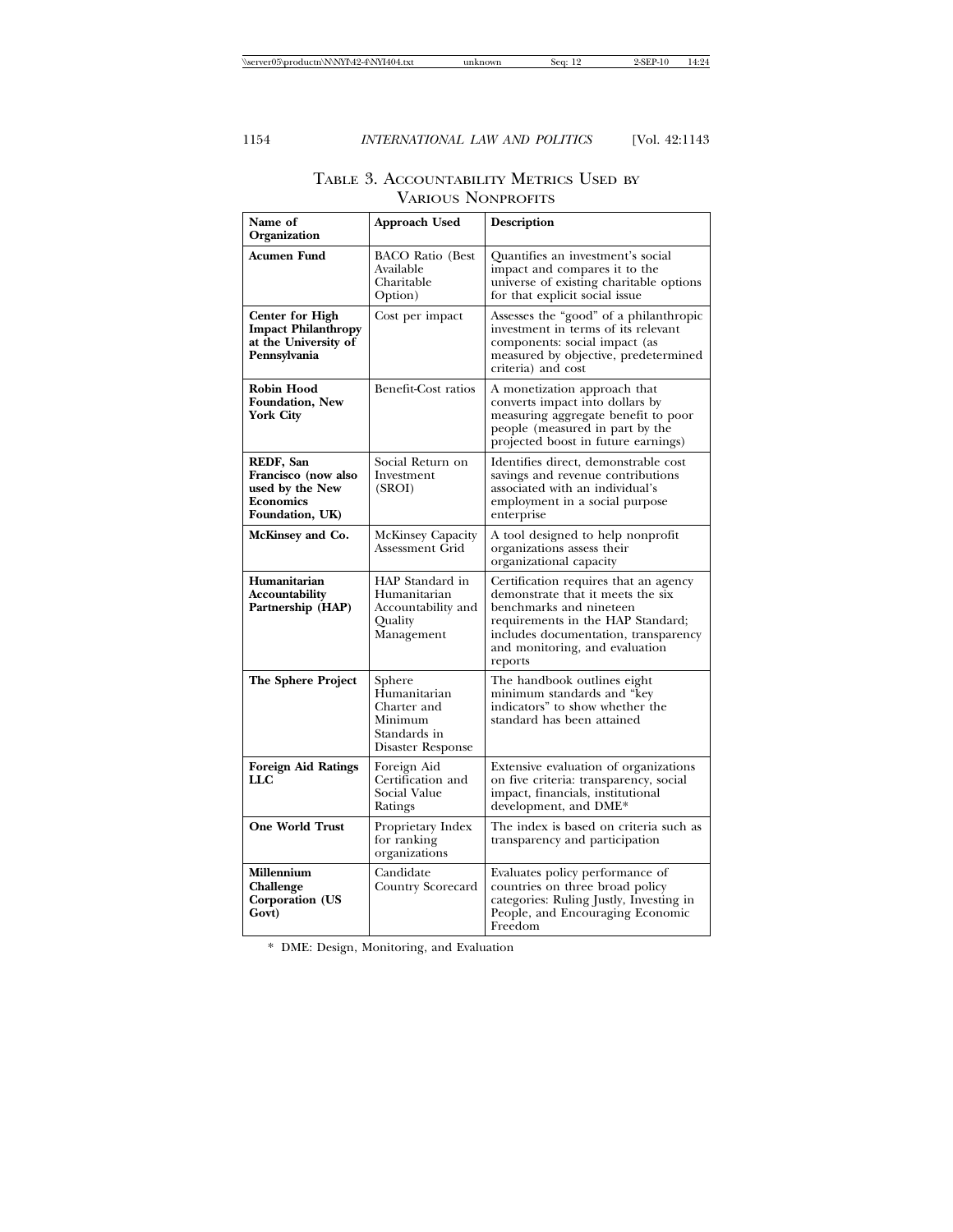example, the accountability tools of reports and disclosure statements reflect "upward" accountability to oversight agencies, are "externally" induced by legal and tax requirements, and are "functional" in the sense that they are directed toward short-term outcomes. On the other hand, community participation is an accountability process that reflects "downward" accountability through the involvement and inherent feedback of beneficiaries, is "internally" induced insofar as it is a choice on the part of the NGO to involve the community, and can be considered "strategic" in the sense that it seeks long-term legitimacy of the NGO in the eyes of beneficiaries and funders.

Within this framework, Ebrahim argues that accountability in practice has emphasized "upward" and "external" accountability to donors while "downward" and "internal" mechanisms remain comparatively underdeveloped. Moreover, NGOs and funders have focused primarily on short-term "functional" accountability responses at the expense of longerterm "strategic" processes necessary for lasting social and political change.28 However, this is one of many trends that is likely to change with new technologies that enable community feedback. These trends are examined later in Section V.

Despite the increased emphasis on data-driven accountability processes, this continues to be rare in the NGO sector. As one critique points out, even though "evaluation is commonly espoused as a tenet of good NGO work, the collective body of industry evaluations reveals very little about their actual impact."29 Indeed, an analysis of foreign funding of democracy-building NGOs in Eastern Europe found that international NGOs may have created domestic offshoots that were well-funded but weak in grassroots support.<sup>30</sup> Some have even argued that "as media-savvy organizations hungry for publicity,  $N\widetilde{G}Os$  are often ill suited to dealing with long-term issues."<sup>31</sup> Many transnational NGOs do not have strong democratic

min/gppi/Jordan\_Lisa\_05022005.pdf (stating that it is more often donors who request greater accountability from NGOs than other stakeholders).

<sup>28.</sup> *See* Ebrahim, *supra* note 26, at 815 (distinguishing between functional accountability and strategic accountability).

<sup>29.</sup> Werker & Ahmed, *supra* note 25, at 87.

<sup>30.</sup> *See id*. at 86 (citing critical literature of democracy-building NGOs in Eastern Europe).

<sup>31.</sup> Vivien Collingwood, *Non-governmental Organisations, Power and Legitimacy in International Society*, 32 REV. INT'L STUD. 439. 450 (2006) (citing COM-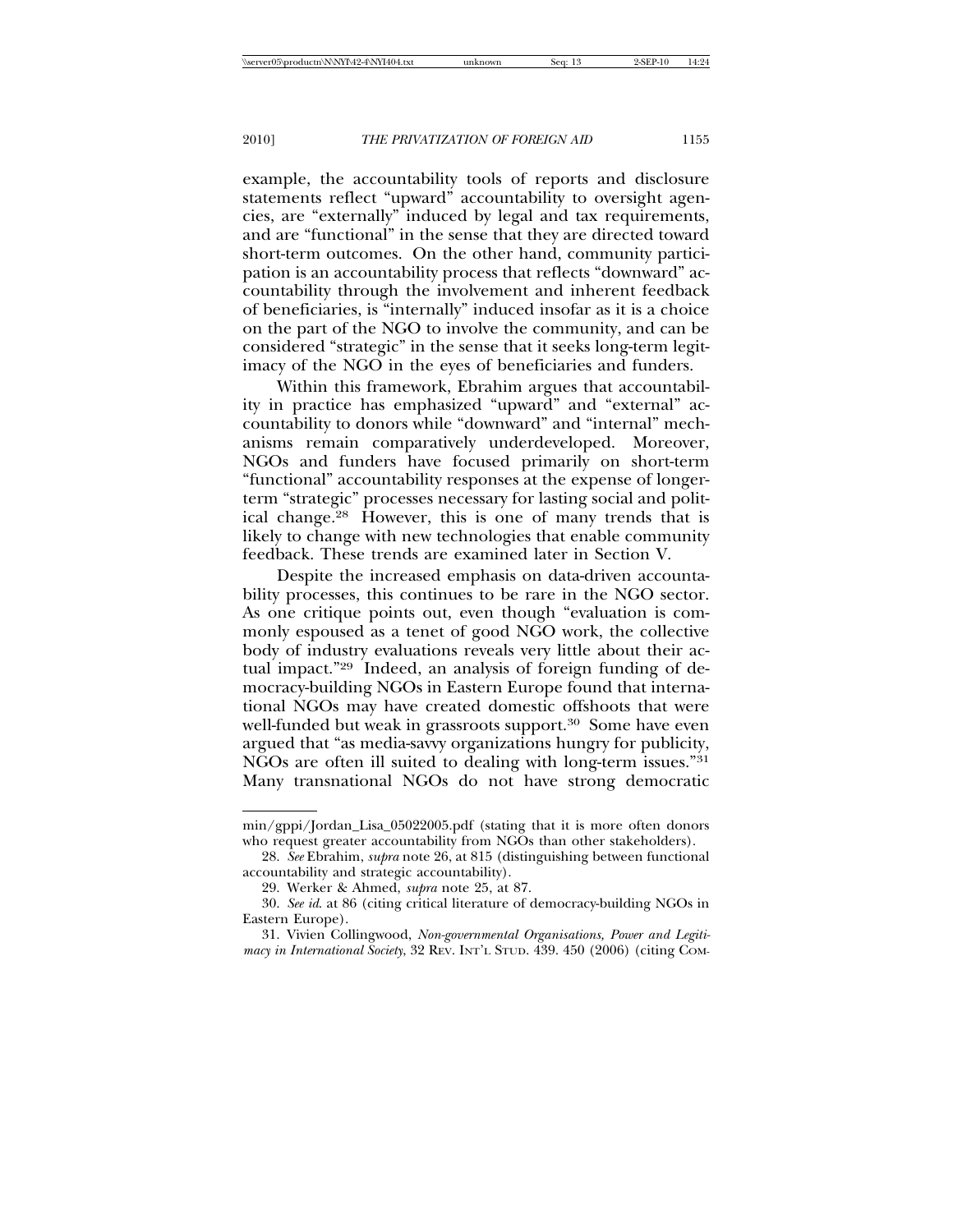processes, public accountability, or levels of representativeness, and therefore do not frame their accountability in these terms. Instead, they frame their accountability with reference to specific values and causes such as refugees, human rights, and human trafficking.32

## IV. THE EMERGENCE AND IMPLICATIONS OF PRIVATE FOREIGN AID

In the current and foreseeable economic climate, foreign aid as it is traditionally defined—government funded and implemented—is unlikely to grow in significant way, not only because of resource limitations but also because of a widespread belief that it is ineffective.33 Critics argue that, because of the conflicting motivations of government-funded foreign aid, the development aspects are shortchanged, and hence its impact on the poor is rather limited.

In contrast, privately funded foreign aid has been growing in recent years.34 Indeed, the role of private actors in foreign aid programs has been longstanding. Government funded aid programs have subcontracted their aid management and implementation functions to private contractors and NGOs, and religious charities such as Catholic Relief Services and Lutheran World Relief have been providing aid since World War II. What is different now, however, is the growth of secular forms of privately funded and implemented cross-border philanthropy. According to one estimate, more than 60 percent of the nearly \$27 billion budget of international development NGOs in 2005 came from private sources.35

PASSION AND CALCULATION: THE BUSINESS OF PRIVATE FOREIGN AID (David Sogge, Kees Biekart & John Saxby eds., 1996)).

<sup>32.</sup> *See generally* Anton Vedder, *'Non-State Actors' Interference in the International Debate on Moral Issues – Legitimacy and Accountability*, *in* THE WTO AND CONCERNS REGARDING ANIMALS AND NATURE (Anton Vedder ed., 2003) (discussing the problems that arise from the multitude of potentially conflicting moral causes).

<sup>33.</sup> *See generally* WILLIAM EASTERLY, THE WHITE MAN'S BURDEN: WHY THE WEST'S EFFORTS TO AID THE REST HAVE DONE SO MUCH ILL AND SO LITTLE Good (2006) (arguing that Western aid to the developing world is ineffective at best and harmful at worst).

<sup>34.</sup> *See* CTR. FOR GLOBAL PROSPERITY, *supra* note 4, at 18 (showing a dramatic growth in privately funded foreign aid, in absolute terms and in relation to other forms of foreign aid).

<sup>35.</sup> Büthe, *supra* note 22, at 1.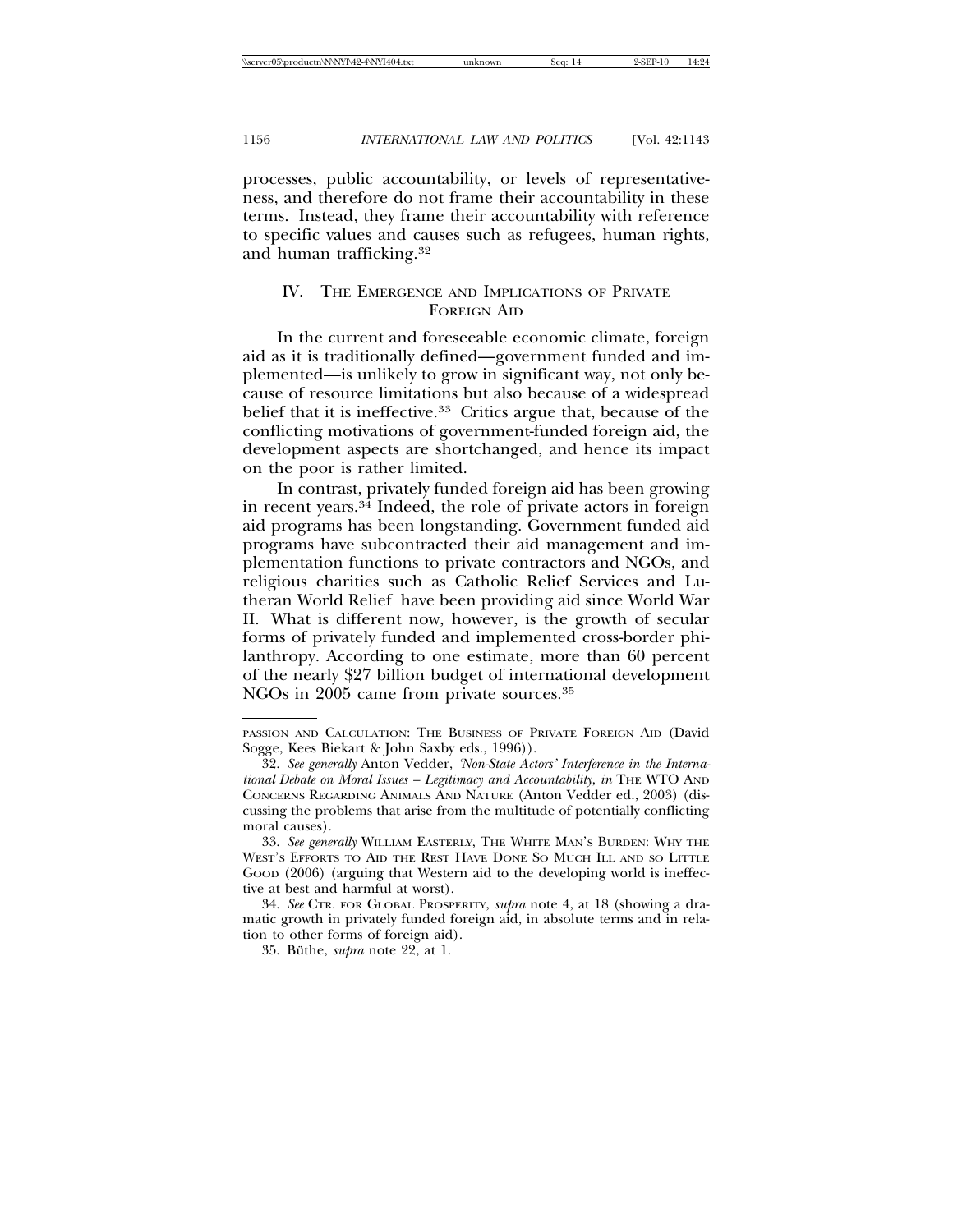One strand of the privatization of foreign aid has been the emergence of what has been termed "supraphilanthropy," in which large private foundations intervene in aid and development to achieve very specific goals. This new agenda incorporates elements of "new public management" that involve applying management concepts originating in the for-profit sector, such as utilizing quantifiable metrics to assess outcomes.36

Even the venerable Gates Foundation, the quintessential supraphilanthropic organization, has been criticized for its lack of transparency and weak governance, and for prioritizing funding on diseases that are not necessarily the greatest burden, investing in diseases instead of health systems, focusing too heavily on technology, and having a funding bias toward organizations from the U.S. and U.K. $37$  Moreover, it has been accused of pandering to Bill Gates' shifting priorities of what is important in the world of development and health. This should not be surprising. All foundations shift their priorities in line with the changing interests and views of their funders. However, since the Gates Foundation receives public subsidies in the form of tax exemptions, these limitations have led critics such as David McCoy to argue that "there should also be an expectation that the foundation is subject to some public scrutiny."38

In another example of the legitimacy of an NGO being called into question, Timothy Ogden, the editor-in-chief of the online journal *Philanthropy Action*, recently criticized Kiva, stating that the organization is trying "to make the illusion of person-to-person contact much more believable. The problem is that they are no more connecting donors to people than the child sponsorship organizations of the past did."39 Until bet-

<sup>36.</sup> Paul Stubbs, *International Non-State Actors and Social Development Policy,* 3 GLOBAL SOC. POL'Y 319, 338 (2003).

<sup>37.</sup> *See* David McCoy, Gayatri Kembhavi, Jinesh Patel & Akish Luintel, *The Bill & Melinda Gates Foundation's Grant-Making Programme for Global Health*, 373 LANCET 1645, 1648 (2009) (citing statistics that show most funding for universities go to U.S. and U.K. institutions).

<sup>38.</sup> *Id*. at 1652.

<sup>39.</sup> Stephanie Strom, *Confusion on Where Money Lent via Kiva Goes*, N.Y. TIMES, Nov. 9, 2009, at B6. *But see* Raj M. Desai & Homi Kharas, *Do Philanthropic Citizens Behave Like Governments? Internet-Based Platforms and the Diffusion of International Private Aid* 3 (Brookings Inst., Working Paper No. 12, 2009) (claiming that "internet-based aid offers a more direct connection between giver and recipient").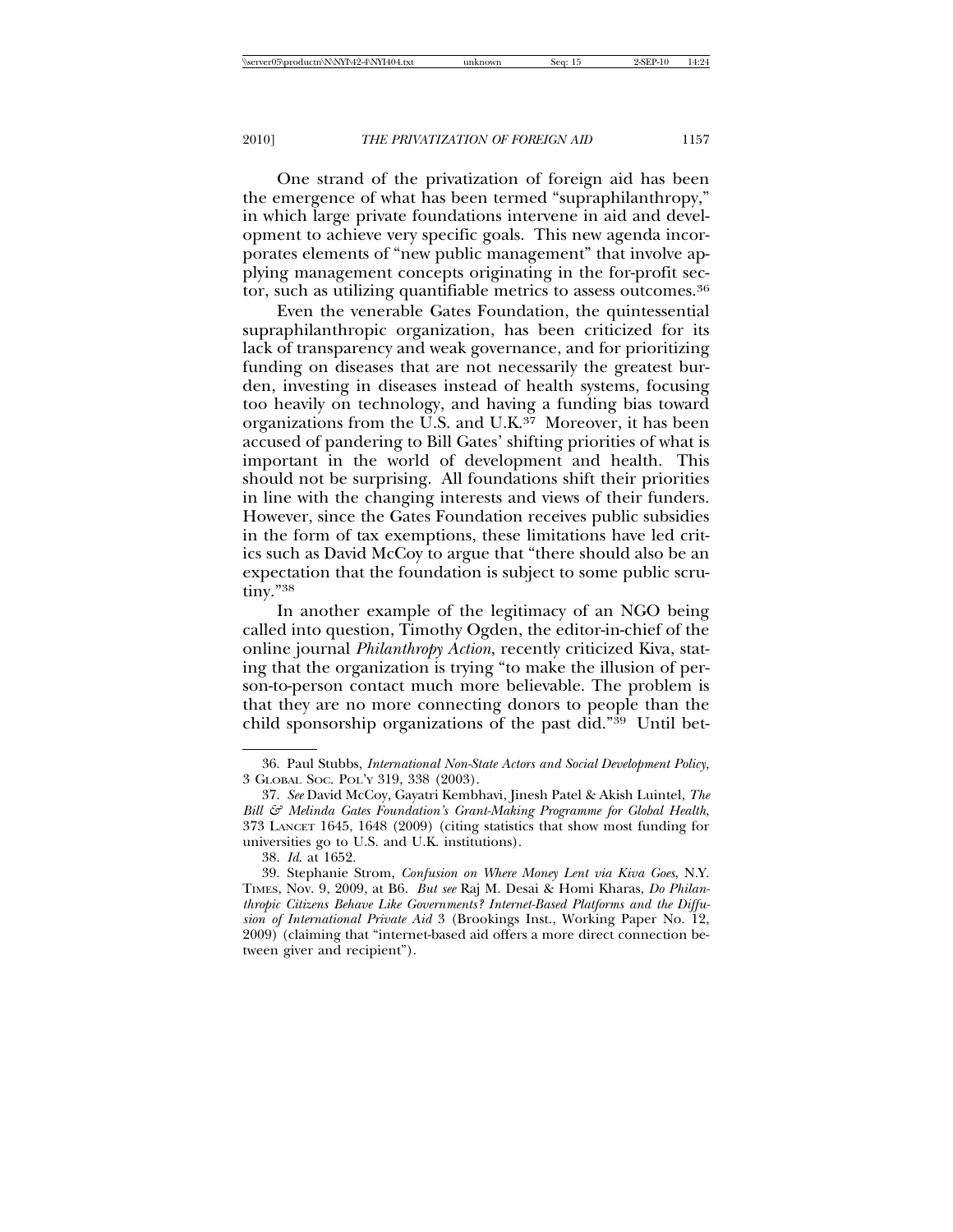ter accountability mechanisms are instituted, the legitimacy of development NGOs will be increasingly questioned.

Much of the debate on accountability has centered on motivation (incentives) and authority (clarifying roles and power). Enhancing motivation and authority can increase the *exercise* of accountability. But good accountability also requires good *information*, and this is where private aid<sup>40</sup> offers exciting possibilities. Private aid—especially from newer and smaller funders—is likely to drive innovations in information for two reasons. First, private funders will have to generate their own information because the traditional sources of information<sup>41</sup> on aid activities are often unavailable to them. Second, private funders often make decisions using different types of information than the data supposedly used by official agencies and governments. As we will see, new technologies and approaches in private aid are creating new feedback mechanisms that could hopefully migrate to official funders as well.

In the marketplace, competition (choice) is one way to achieve accountability. For instance, in the business world, it takes an average of fifty-eight ideas to successfully launch one product.42 And once a successful product is introduced, it is periodically updated to respond to customer feedback. The companies that are most effective at experimenting with new ideas and updating their products succeed more often against their competitors. Companies that fail to develop rapid-cycle experimentation and design refinement decline or go out of business, paving the way for new, innovative companies to enter the market.43

<sup>40.</sup> We use the term private aid to include philanthropy from individuals, foundations, and corporations.

<sup>41.</sup> Such sources include formal databases and evaluation reports by official agencies such as the UN and World Bank, the tacit information inherent in long experience in the field by older foundations, and the network of social connections that larger and older funders can draw on for information about potential project designs or grantees.

<sup>42.</sup> Albert L. Page, *Assessing New Product Development Practices and Performance: Establishing Crucial Norms* 10 J. PROD. INNOVATION & MGMT. 273, 284 (1993).

<sup>43.</sup> For an index of the Fortune 500 companies among the top ten in 1990 until the end of the decade, see *Fortune 500*, FORTUNE, *available at* http://money.cnn.com/magazines/fortune/fortune500/2010/index.html (last visited June 15, 2010). Open competition meant that successful new-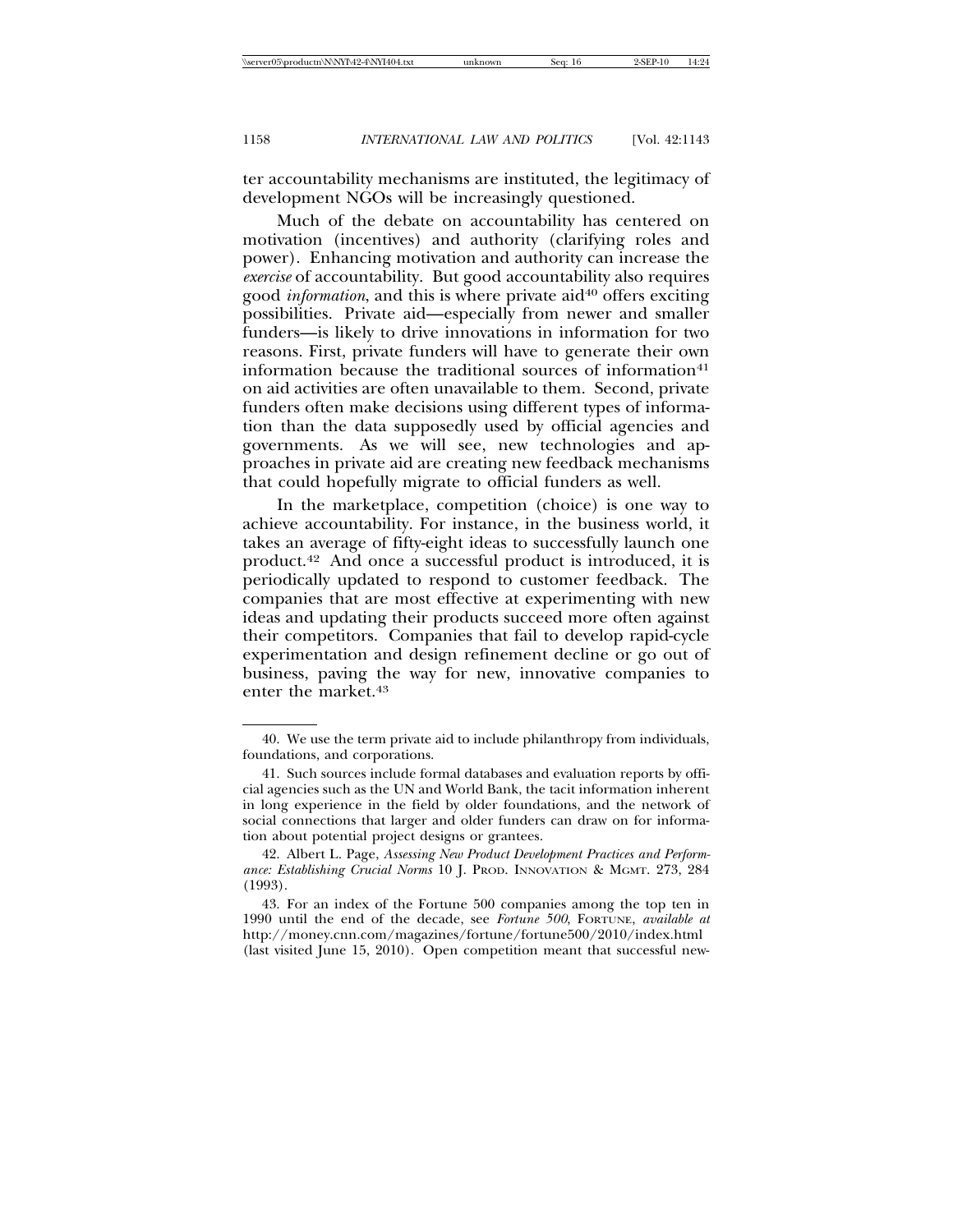No such dynamic exists in the official aid sector, where exit and entry are rare. Until recently, new entrants into the private aid sector were also infrequent, but this has changed over the past decade with an influx of money from new philanthropists and the emergence of new private aid platforms based on new technology tools. These new tools generate richer information with shorter time cycles, thus improving the quality and timeliness of feedback about what works and what does not.<sup>44</sup>

Even though the larger foundations increasingly emphasize measurement and data,<sup>45</sup> surveys consistently show that among individual donors the primary motivation for giving decisions is word-of-mouth.46 The recommendations and opinions of friends, trusted people, and trusted intermediaries are the main drivers of allocation decisions.47 Trusted people may include experts in the field or, in the church context, missionaries who spend most of their time in the field. Trusted intermediaries include large nonprofits, whose recommenda-

45. *See* Claire Cain Miller, *A New Tool for Venture Philanthropists*, N.Y. TIMES, Sept. 25, 2008, *available at* http://bits.blogs.nytimes.com/2008/09/ 25/a-new-tool-for-venture-philanthropists (citing tools to assess grantees and set benchmarks for measuring social impact).

46. *See* KATYA ANDRESEN, ROBIN HOOD MARKETING: STEALING CORPORATE SAVVY TO SELL JUST CAUSES 145 (2006) (discussing reasons for individuals to give feedback and opinions).

47. *See* CTR. ON PHILANTHROPY AT IND. UNIV., 2008 STUDY OF HIGH NET WORTH PHILANTHROPY: ISSUES DRIVING CHARITABLE ACTIVITIES AMONG AFFLU-ENT HOUSEHOLDS 62 (2008) (citing statistics that high-net-worth households were more likely to consult with accountants and attorneys when making charitable decisions, and increasingly more likely to consult with peers or peer networks).

comers displaced the rest. Authors' analysis based on data published in Fortune Magazine.

<sup>44.</sup> An example is the Institute for Health Metrics and Evaluation (IHME) at the University of Washington, created in July 2007 "to improve the health of the world's populations by providing the best information on population health." Institute for Health Metrics and Evaluation, http:// www.healthmetricsandevaluation.org/who/vision.html (last visited May 7, 2010). In addition to offering comprehensive time-series data on global health spending, it aims to provide in-depth analysis of the performance of these projects. Given that private philanthropic giving—which represents almost a third of all health aid—was not being systematically monitored, the IMHE's efforts are an important step toward greater accountability in foreign aid directed toward health.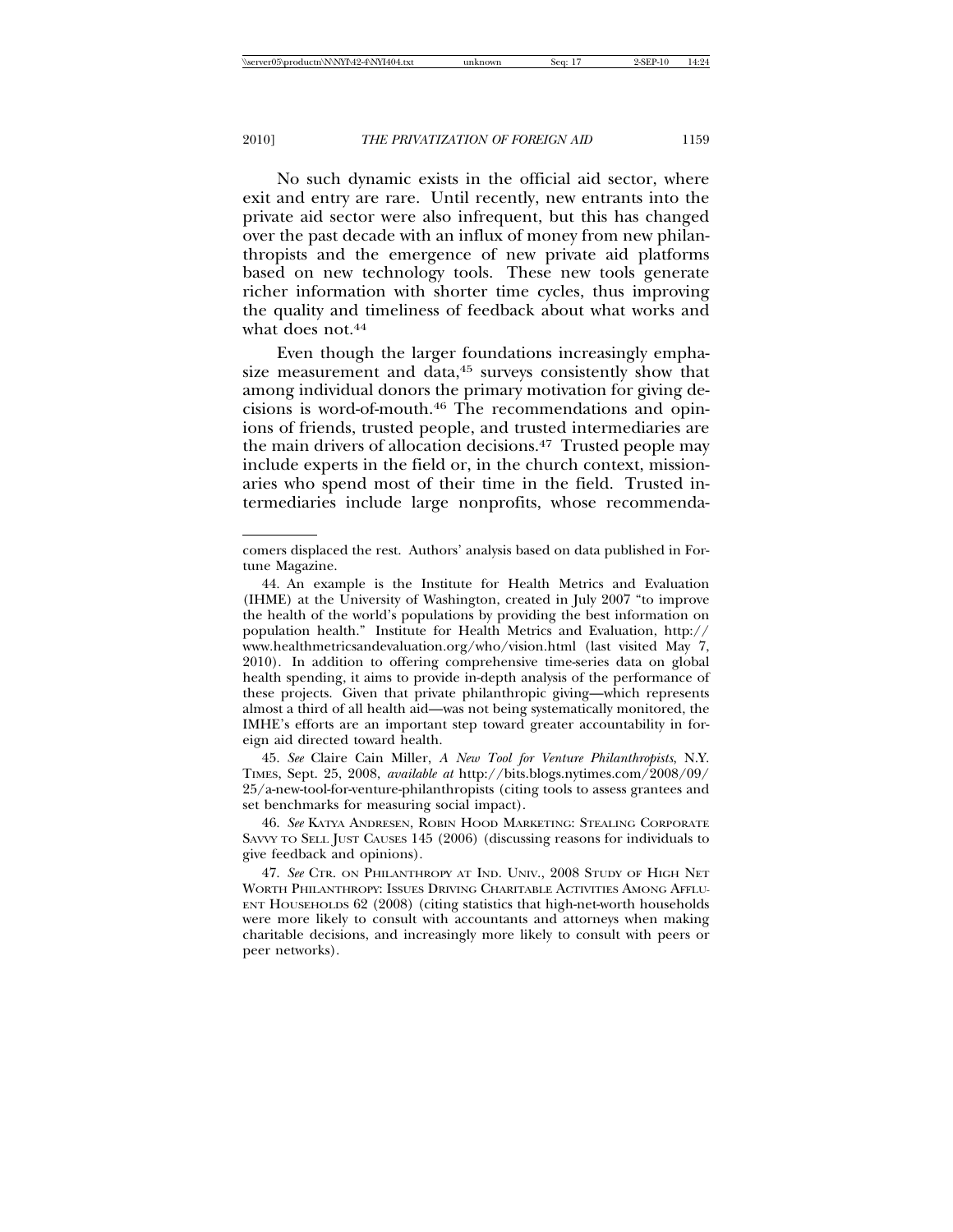tions and opinions are included in solicitations and newsletters.

Recent reports suggest that individuals are not the only players that depend upon informal processes in making allocation decisions. For example, the Gates Foundation has been criticized for distributing grants "through an informal system of personal networks and relationships rather than by a more transparent process based on independent and technical peer review."48 It could be argued that a private foundation or donor is entitled to its own agenda and funding mechanisms. After all, normative beliefs inform all individual giving decisions to some degree. However, the question of accountability becomes more germane when the very size of the private donor (such as the Gates Foundation) gives it unrivaled influence in shaping and defining the foreign aid agenda.<sup>49</sup>

#### V. TECHNOLOGY ENABLED MARKETPLACES IN PRIVATE AID

The good news is that technological advances have made possible new mechanisms for ensuring accountability in giving. However, these new mechanisms are only just beginning to emerge. While there are no silver bullets, this paper argues that these mechanisms have the potential to significantly advance the effective exercise of accountability in foreign aid.

It seems that the trend for increased private giving is here to stay. In addition to large foundations such as the Bill & Melinda Gates Foundation, new "marketplaces" for aid and microfinancing, such as GlobalGiving and Kiva,50 are making it far easier for regular people to conduct what Nicholas Kristoff calls "do-it-yourself foreign aid."51 This trend allows private donors to direct their funds to specific uses in the developing world and then to track their impact. Initiatives such as the Acumen Fund are using venture capital approaches to invest in companies overseas whose missions are to improve lives. Overall, the buzz of entrepreneurs, business techniques, ven-

<sup>48.</sup> McCoy, *supra* note 37, at 1650.

<sup>49.</sup> *See id*. at 1651 (discussing the shaping of policies on core health systems issues).

<sup>50.</sup> *See generally* GlobalGiving, http://www.globalgiving.org (last visited May 7, 2010); Kiva, http://www.kiva.org (last visited May 7, 2010).

<sup>51.</sup> Nicholas D. Kristof & Sheryl WuDunn, *Do-It-Yourself Foreign Aid*, N.Y. TIMES MAG., Aug. 23, 2009, at MM38.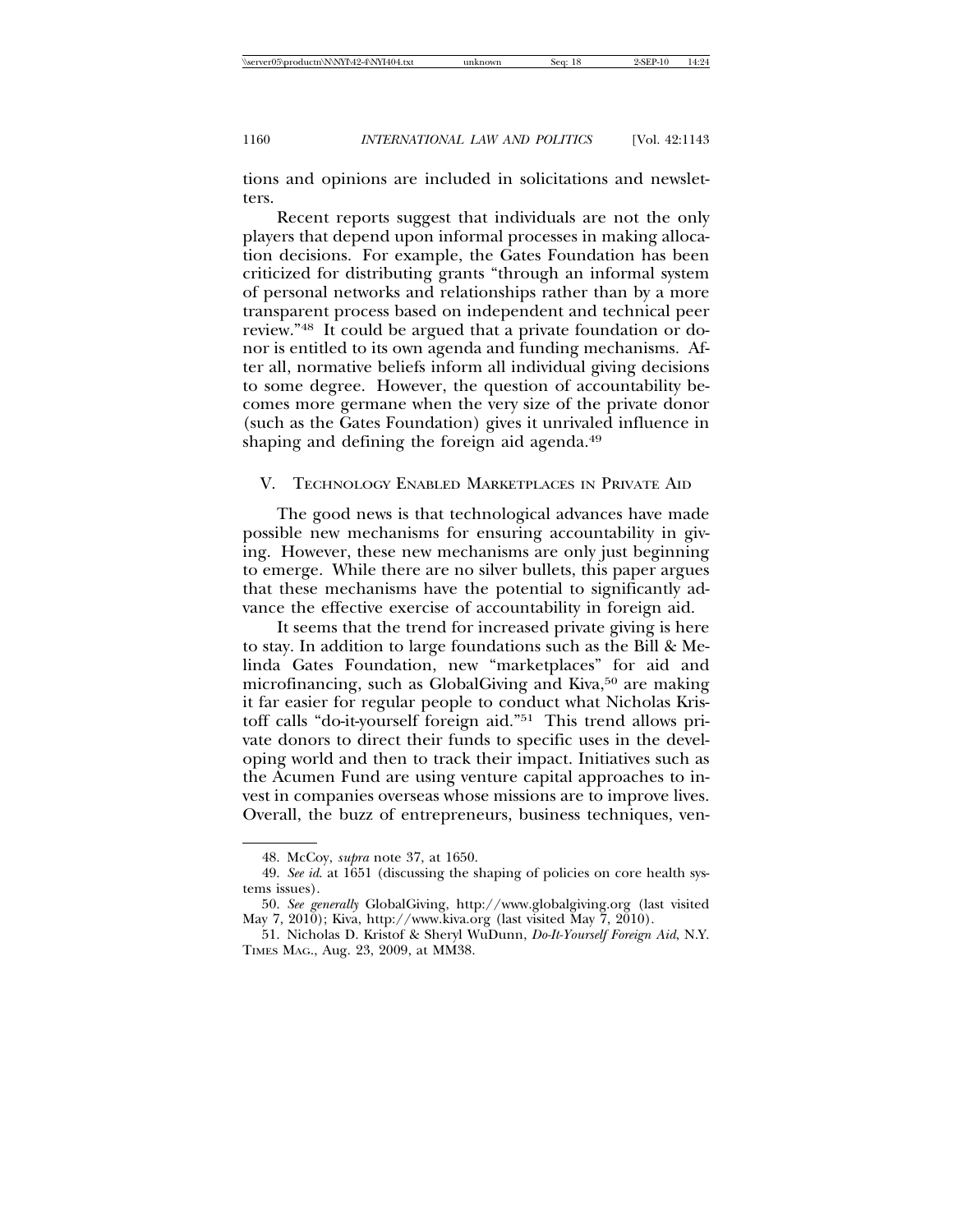ture capital models of social investing, promising startups, and funding models conditional on performance has created a strong belief that private foreign aid is much more creative, effective, and accountable. But how valid is this belief?

New private aid actors are piloting technology that holds the potential to radically change the way that information flows and accountability are exercised. This technology increasingly makes it possible for principals to (a) observe beneficiary outcomes much more directly and quickly and/or (b) hear directly from beneficiaries regarding their own satisfaction with the outcomes.

## A. *Case Study: GlobalGiving*

GlobalGiving is a prime example of a private aid marketplace made possible by the internet and other technologies. Based on referrals and internal due diligence, GlobalGiving selects community-based organizations in over seventy countries to list projects on its site. Donors browse these projects, see the impact that different levels of funding can have, and then make donations to specific projects in amounts ranging from \$10 to \$200,000. Project leaders must make quarterly progress reports, which are posted on the site and emailed to donors. Donors and website visitors are then able to comment on project updates. To date, more than 110,000 individual donors, along with many private companies and foundations, have provided \$30 million in funding to 2,800 projects. Data on the mix of projects funded through GlobalGiving can be found in Table 4.

Private aid can create strong accountability pressure through its method of project selection by leveraging networks of relationships. When combined with new technology platforms, these networks can create strong *ex ante* pressures for quality and can also (at least theoretically) create incentives to support success during implementation. Thus, GlobalGiving depends heavily on formal and informal networks to validate the quality of organizations that are permitted to list projects on the marketplace. In the early stages, nearly all organizations listing projects on GlobalGiving had to be formally sponsored by a reputed international field-based organization with which GlobalGiving had a legal agreement. The sponsoring organizations would refer community-based organizations with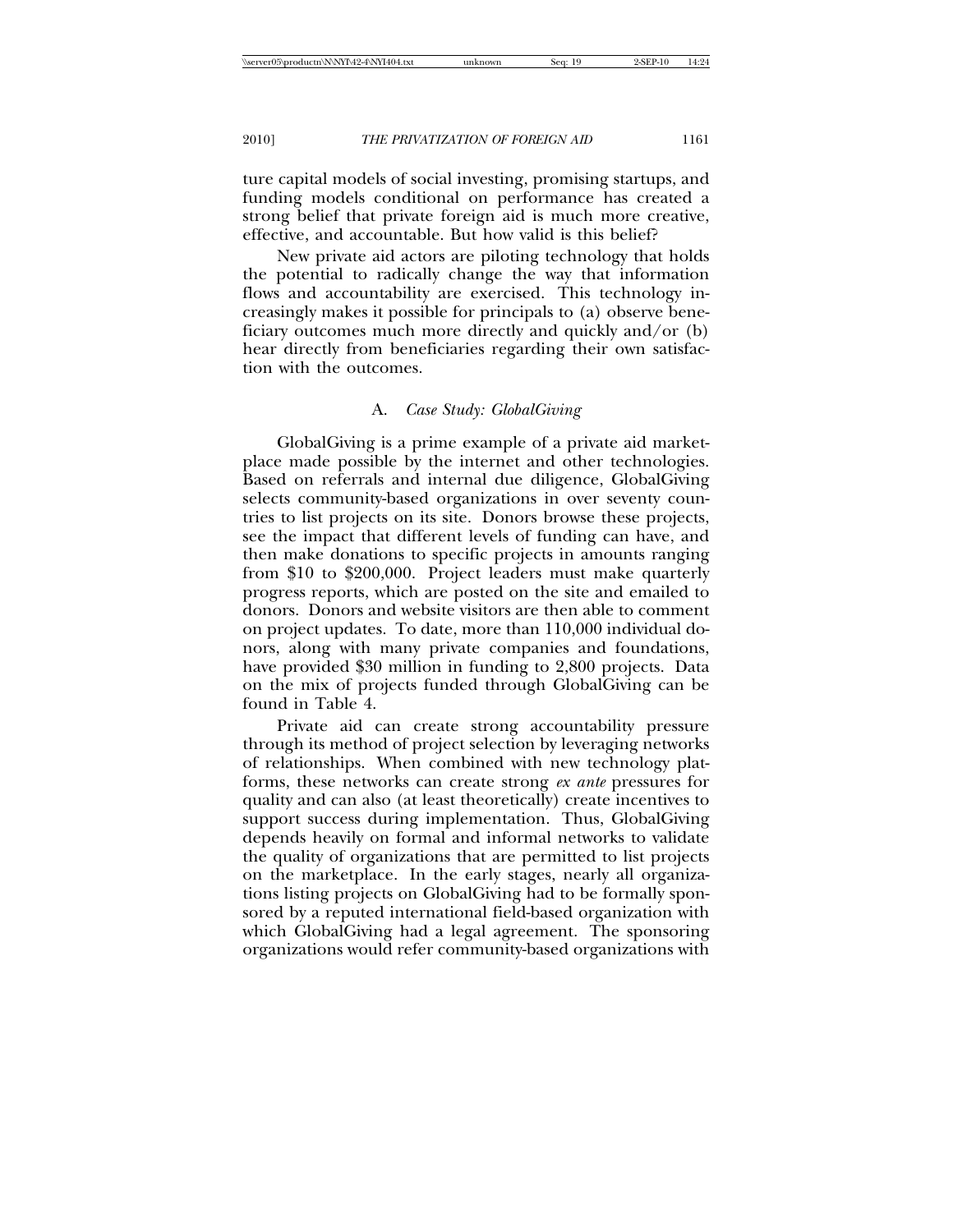|                      | frequency | percent<br>(of total<br>2,563) | percent<br>that have<br>closed | average<br>\$ goal |
|----------------------|-----------|--------------------------------|--------------------------------|--------------------|
| education            | 759       | 29.6                           | 27.3                           | \$63,737           |
| health               | 461       | 18.0                           | 35.6                           | 90,899             |
| economic development | 385       | 15.0                           | 35.8                           | 78,810             |
| gender issues        | 196       | 7.7                            | 35.7                           | 59,781             |
| environment          | 188       | 7.3                            | 26.6                           | 77,299             |
| children             | 176       | 6.9                            | 38.6                           | 60,965             |
| human rights         | 141       | 5.5                            | 36.9                           | 70,120             |
| disaster relief      | 54        | 2.1                            | 29.6                           | 85,454             |
| climate              | 52        | 2.0                            | 26.9                           | 60,291             |
| technology           | 49        | 1.9                            | 38.8                           | 144,373            |
| finance              | 32        | 1.3                            | 43.8                           | 122,755            |
| democracy            | 31        | 1.2                            | 29.0                           | 108,284            |
| sports               | 25        | 1.0                            | 24.0                           | 89,563             |
| animals              | 13        | 0.5                            | 7.7                            | 63,091             |
| humanitarian         | 1         | 0.1                            | 100.0                          | 6,000              |

TABLE 4. GLOBALGIVING PROJECT DATA

Number of one-time donors: 64,591

Number of one-time donors to a specific project (perhaps donated again to other projects): 88,523

which they had worked in the past and in whom they had confidence in terms of leadership and project quality. Since the names of these sponsoring organizations appeared publicly on the home pages of the projects they sponsored on GlobalGiving, the sponsoring organizations had an incentive to preserve their reputations by referring high-quality organizations—and also by keeping an eye on the projects during implementation.

Often, donors on GlobalGiving will decide to support a small community-based project organization because they recognize and trust its sponsor. Once listed on GlobalGiving, project organizations begin building a track record on the site that donors can see. This track record enables the small project organization to build a reputation of its own, and it creates a self-reinforcing incentive for performance. As the GlobalGiving marketplace grows, even donors who are not transacting through the marketplace are beginning to check out organizations' track record on GlobalGiving.

#### B. *Greater public awareness and fundraising ability*

New social media outlets are emerging as an alternative forum for fundraising and enhancing interest in the work of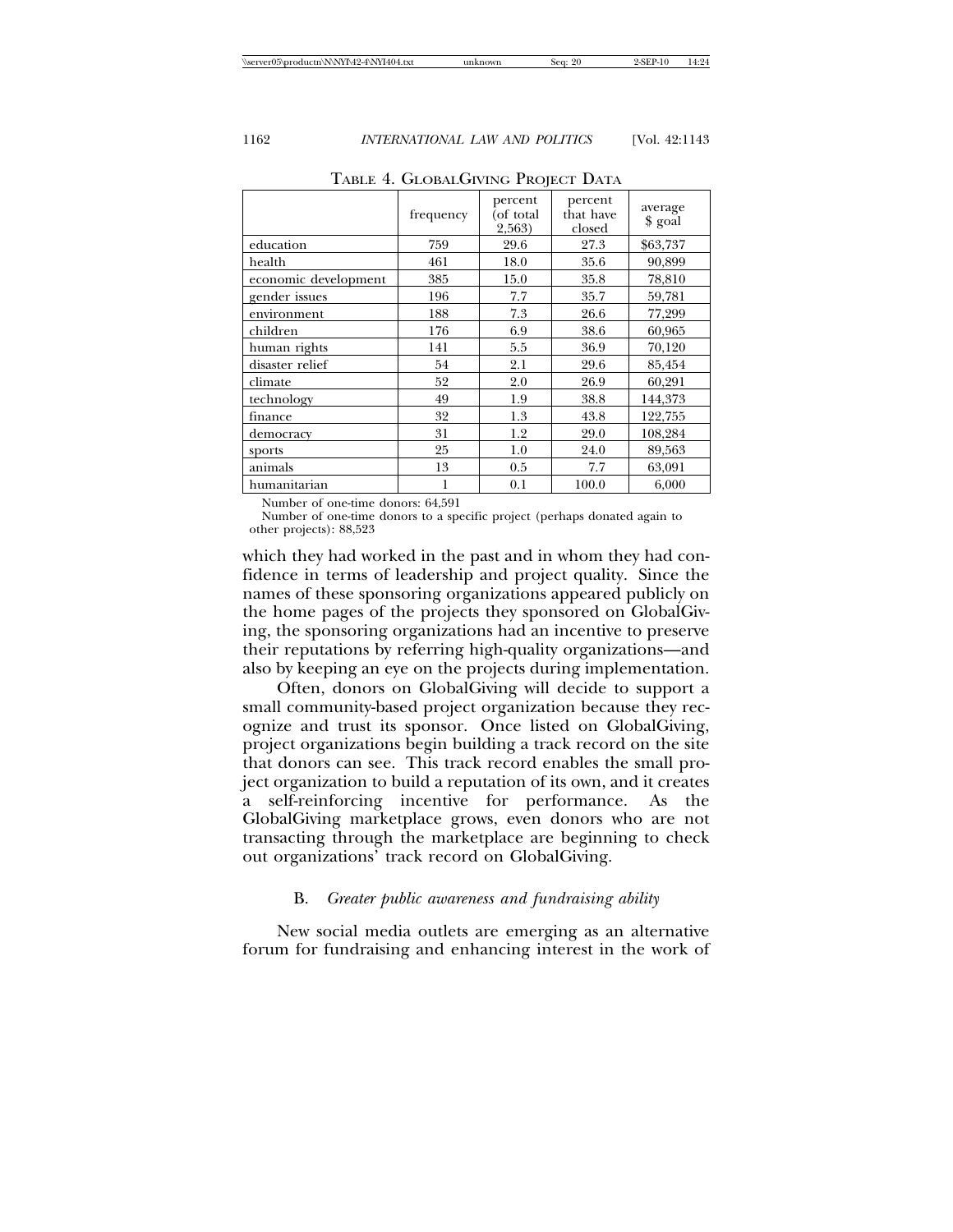nonprofit organizations. There are many variations on the basic theme of connecting with individuals with charities through social media. These include applications on Facebook, Twitter feeds, blogging, virtual fundraising events, and expanded online presence on popular sites like YouTube. Facebook alone, with its Causes application, has allowed at least 25 million users to express their support for at least one cause.52 Twitter, the other social media giant, has had success both online and offline by allowing charities to solicit donations and organize real fundraising events called Twestivals to further engage their supporters. Twitter's biggest Twestival fundraising success story is raising over \$250,000 for "charity: water," a nonprofit organization that has had considerable success with leveraging social media.53

With Twitter followers and Facebook friends acting as currency in the world of social media, there have been several innovative attempts to use the vast online networks of the major online influencers. The actor Hugh Jackman recently announced that he would give \$100,000 to a charity whose supporter could convince him of its worth in the span of a "tweet," which is 140 characters, or about twenty words.<sup>54</sup> While this may seem outlandish, it is in some ways the compressed version of what any philanthropist does when she chooses to make a donation. Pepsi recently decided to forgo advertising on the Super Bowl, and instead give away \$20 million to social projects selected by popular voting on its website.55

<sup>52.</sup> *See* Kim Hart & Megan Greenwell, *To Nonprofits Seeking Cash, Facebook App Isn't so Green*, WASH. POST, Apr. 22, 2009, at C1 (citing data showing that more than 25 million Facebook users have signed on as supporters of at least one cause).

<sup>53.</sup> *See* Amanda Rose, *Twestival Raises over \$250k and Counting*, MASHABLE, Feb. 18, 2009, http://www.mashable.com/2009/02/18/twestival-results/ (reporting on result of first Twestival on raising funds for charity); *see also* Twestival, Frequently Asked Questions, http://twestival.com/faq/ (stating that the first Global Twestival raised more than \$250,000 through online donations) (last visited Apr. 11, 2010).

<sup>54.</sup> Bonnie Malkin, *Hugh Jackman Makes \$100,000 Charity Pledge on Twitter*, DAILY TELEGRAPH (LONDON), Apr. 15, 2009, *available at* http://www. telegraph.co.uk/technology/twitter/5156504/Hugh-Jackman-makes-10000 charity-pledge-on-Twitter.html.

<sup>55.</sup> *See generally* Refresh Everything, http://www.refresheverything.com (last visited May 7, 2010).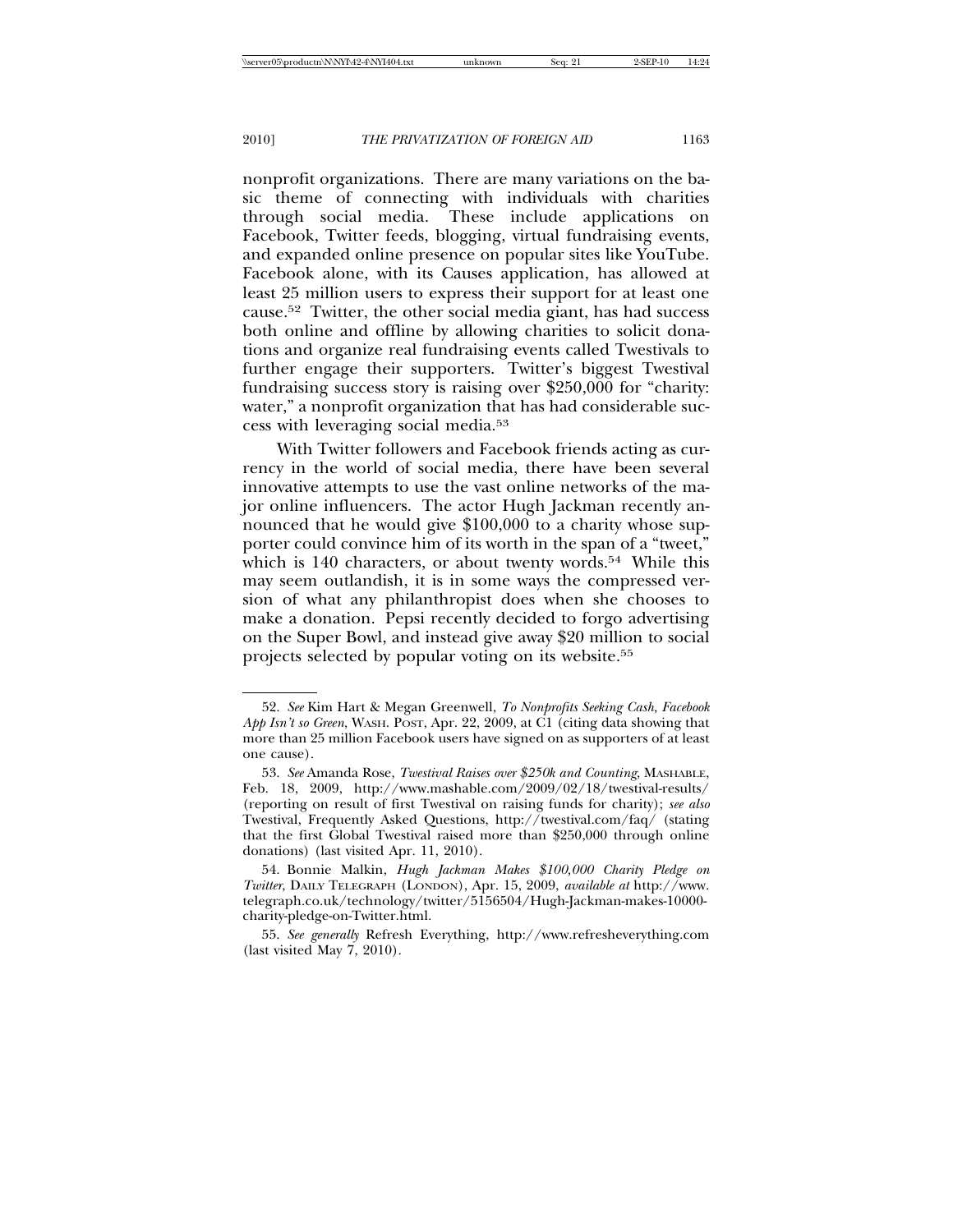At one level, the social media phenomenon is not that different from older initiatives for fundraising, such as charity marathons, auctions, "ladies-who-lunch" luncheons, and volunteers on the street. It merely harnesses newer, more viable technologies while continuing to speak to people's interests. What is distinct, however, is the vast network of supporters garnered by the nonprofit organization or cause. It is the supporter networking capabilities of these new technologies that stand to have the greatest impact on the accountability and effectiveness of development and aid organizations.

Committed supporters who broadcast their support for the cause *du jour* to their networks of friends are giving more than money or time. As Randi Zuckerburg of Facebook puts it, these supporters are giving their reputations to the charity, which, in turn, can make them feel more invested in the process.56 Although for many users, the very ease of connecting with nonprofit organizations through social media allows them to get away without engaging deeply with the issues at hand (a trend pejoratively termed "slacktivism"), these networks are so large that, even if a small percentage monitors what happens to the funds, the level of scrutiny—and consequent effects on accountability—will be unprecedented.

Other technologies, such as "text-to-give" by cell phone, have also attracted attention lately. It was reported that the American Red Cross raised \$10 million in less than four days through this channel after the earthquake in Haiti.<sup>57</sup>

### VI. THREE NEW MECHANISMS FOR GREATER ACCOUNTABILITY

It is probably too early to really gauge the success of private aid arising from social media users and its contributions to enhancing accountability. But we can examine the channels through which increased accountability is likely to occur. They fall into three broad categories: ratings of intermediaries and service providers, remote monitoring, and community feedback. Although the first two of these categories hold significant promise and are discussed briefly below, this article will focus more on community feedback, since such feedback

<sup>56.</sup> Brad Stone, *Clicking for a Cause*, N.Y. TIMES, Nov. 11, 2009 at F10.

<sup>57.</sup> Karin Zeitvogel, *Mobile Relief: Americans Text Aid to Haiti*, AGENCE FRANCE PRESSE, Jan.15, 2010, *available at* http://www.google.com/hosted news/afp/article/ALeqM5hsJuKebFn2J1dGz3FRlzNzC95RSg.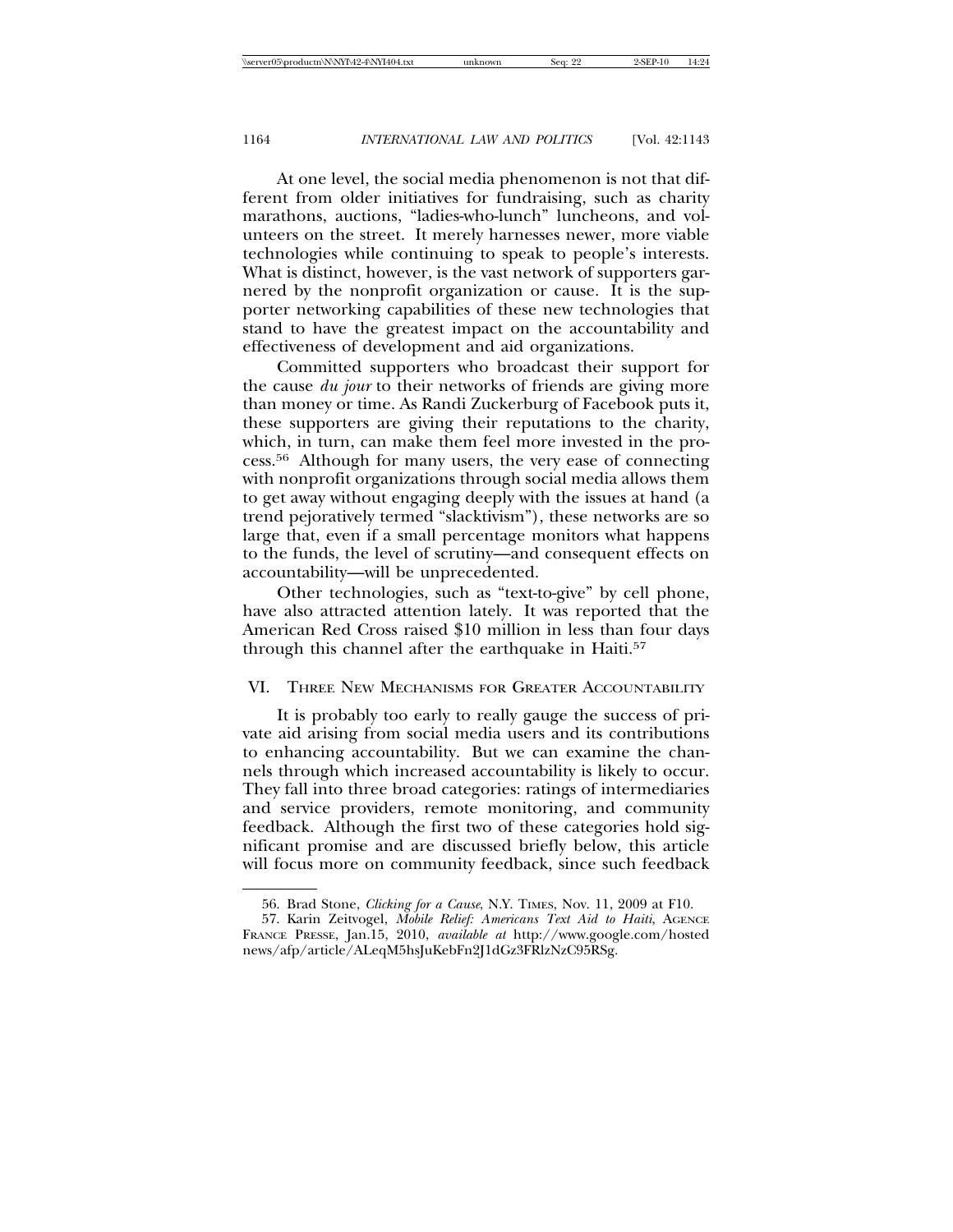contains information on *ex ante* preferences as well as judgments about outcomes, and, in the authors' view, raises the most profound questions about accountability and the democratization of the aid process.

Groups such as those discussed below have begun to rate intermediaries and service providers on a range of input, output, and occasionally outcome measures for the organization as a whole. Remote monitoring refers to the ability of the principal to directly observe the impact of a project through methods such as satellite images. Google Earth<sup>58</sup> and related services discussed below are making it possible for principals to corroborate information on impact provided by intermediaries, especially for projects that result in physical impacts or outputs.

Community feedback refers to the collection of information directly from beneficiaries and other stakeholders (including funders and experts not working for the principal or intermediaries). This information can be collected *ex ante* ("What kind of project do you think has the highest priority for the community?") or *ex post* ("How well did that project work?"). It can even be collected during implementation ("How well is the project going? Does it need modification?").

While in principle these are distinct accountability channels, the rise of new online marketplace mechanisms promises to unite these new strands of information flows. Examples of these mechanisms include GlobalGiving, GiveIndia, DonorsChoose, Help Argentina, Kiva,<sup>59</sup> and many others around the world.60 In each case, they enable new service providers to list projects that can be selected and supported by any funder in the world. These marketplaces are by their nature focused on the type of information that help funders make good decisions, and they are constantly experimenting with new features.

2010); Help Argentina, http://www.helpargentina.org (last visited May 7, 2010); Kiva, www.kiva.org (last visited May 7, 2010).

<sup>58.</sup> *See generally* Google Earth, http://www.earth.google.com (last visited May 7, 2010).

<sup>59.</sup> *See generally* Give India, http://www.giveindia.org (last visited May 7,

<sup>2010);</sup> Donors Choose, http://www.donorschoose.org (last visited May 7,

<sup>60.</sup> *See, e*.*g*., BetterPlace, http://www.betterplace.org (last visited May 7, 2010).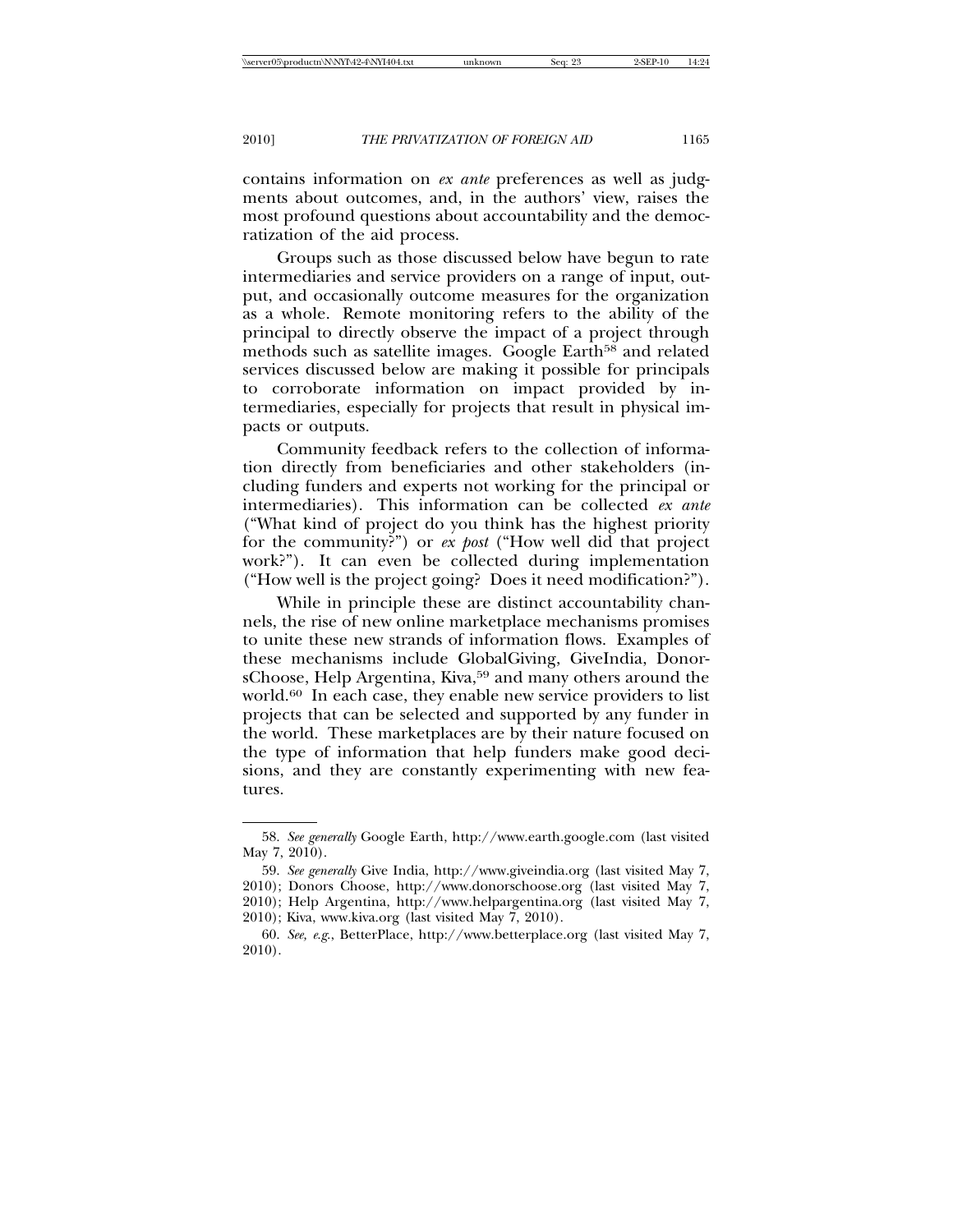## A. *Ratings of service providers*

Several groups in the U.S. have already begun to provide information about independent ratings of nonprofit service providers. This approach is akin to Consumer Reports' rating of service reliability of different brands and helps the principal determine whether funding an organization is likely to result in a positive impact. Competition among these groups is resulting in innovations that improve quality and relevance of the ratings over time. These organizations include Guidestar, $61$  which makes available broad financial and legal information about many U.S. nonprofits, Charity Navigator,<sup>62</sup> which provides ratings of one to four stars for a select group of nonprofits, and GiveWell,63 which provides in-depth analysis of certain programs and initiatives. Philanthropedia64 ranks nonprofits based on an aggregation of reviews by nonprofit professionals.

These efforts are relevant to accountability in foreign aid for two reasons. First, all of these platforms offer funders independent information about U.S. intermediaries and service providers—something that is not available to the foreign aid sector. The official aid agencies and even large nonprofits have effectively muffled outside pressure for better accountability by creating costly in-house evaluation mechanisms that tend to operate with different methodologies and whose findings are often carefully framed before release.65

Second, the rating agencies themselves have been forced to innovate by competition and by market signals related to what principals care about. For example, Charity Navigator used to rank nonprofits largely based on overhead costs. However, after many users and competitors in the marketplace

<sup>61.</sup> *See generally* Guidestar, http://www2.guidestar.org (last visited May 7, 2010).

<sup>62.</sup> *See generally* Charity Navigator, http://www.charitynavigator.org (last visited May 7, 2010).

<sup>63.</sup> *See generally* Give Well, http://www.givewell.org (last visited May 7, 2010).

<sup>64.</sup> *See generally* My Philanthropedia, http://www.myphilanthropedia.org (last visited May 7, 2010).

<sup>65.</sup> *See* Pritchett, *supra* note 13, at 140 (arguing that organizations engage in strategic ignorance and will generate enough evaluation to allow for effective intervention and maintain the persuadability of key stakeholders, but not so much evaluation that necessary support is lost).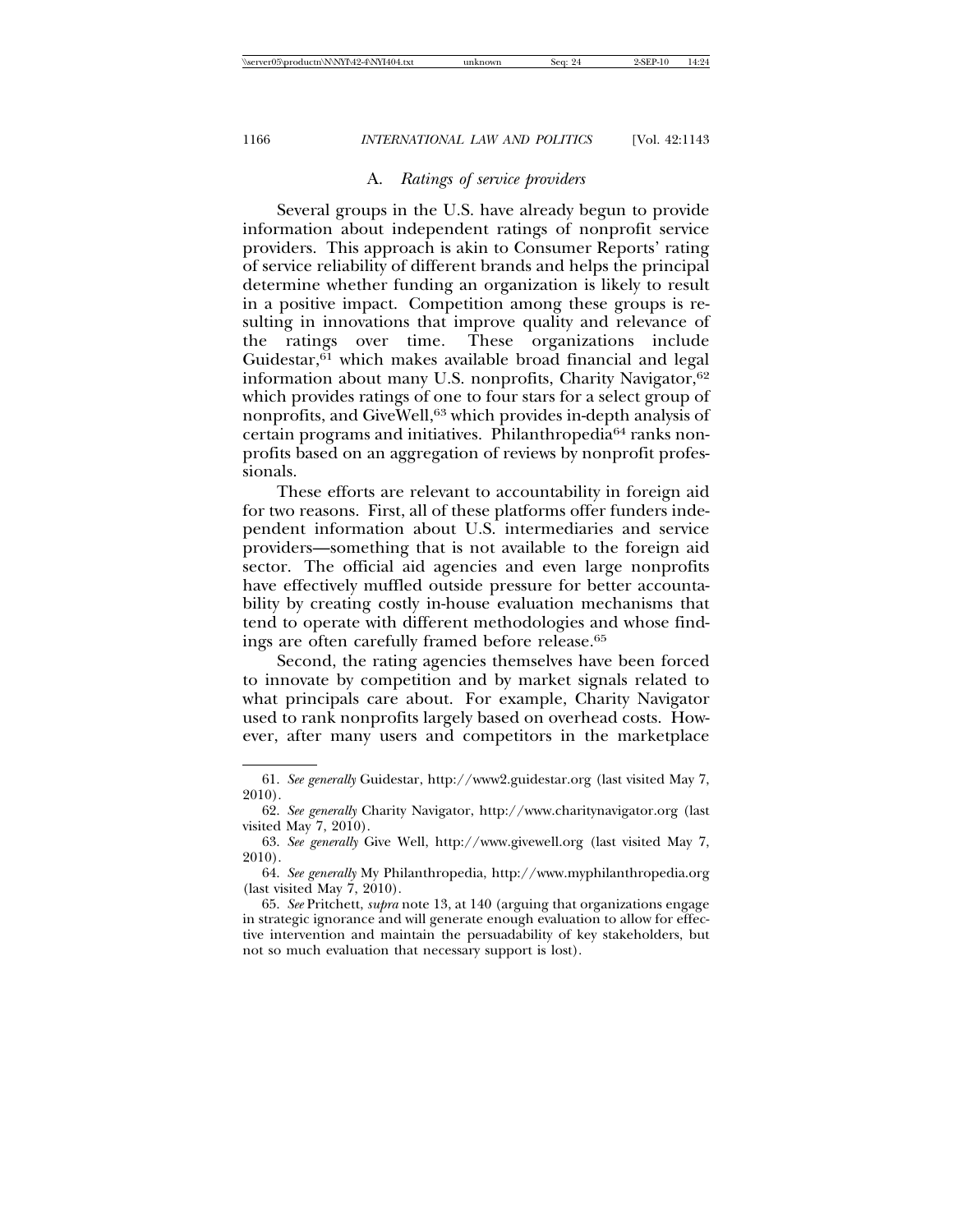noted that overhead costs were a very poor proxy for effectiveness, Charity Navigator was forced to change its methodology. This move was applauded by its competitors, who believe that the change helps advance the popular conception of accountability and enables the different organizations to focus on more relevant indicators.<sup>66</sup>

### B. *Remote monitoring*

The rapid decline in the cost of audio and video recording devices, the ability to transmit the information over the internet, and the availability of such free or low-cost tools such as Google Earth enable funders to get much more raw data about what is actually happening on the ground and to make sense of that data by using annotation and sharing features in tools such as Google Maps.67 These new information sources help funders reduce the principal-agent problems inherent in funding activities through service providers, since funders are now able, in some cases, to directly observe the impact of the activities they are funding. A recent example of this is a tool called FORMA (Forestry Monitoring for Action), developed by the Center for Global Development and the government of Denmark.68 It uses satellite imagery to produce monthly maps of deforestation down to a very small scale. Another example is the use of satellite images by the World Agroforestry Centre in Nairobi, Kenya to promote better use of fertilizer in African agriculture projects.<sup>69</sup> These tools tend to be most effective in monitoring the impact of physical outputs rather than projects involving personal interactions. Recently, the availability of cheap cameras (and camera phones) has allowed for monitor-

<sup>66.</sup> *See* Philanthropy Action, *The Worst (and Best) Way to Pick a Charity This Year* 2 (2009), http://www.philanthropyaction.com/documents/Worst\_ Way\_to\_Pick\_A\_Charity\_Dec\_1\_2009.pdf (discussing changes to Charity Navigator's system, which will now focus more heavily on the charity's effectiveness and transparency).

<sup>67.</sup> *See generally* Google Maps, http://maps.google.com (last visited May 7, 2010).

<sup>68.</sup> *See generally* Ctr. for Global Dev., Forest Monitoring For Action, http://www.cgdev.org/section/initiatives/\_active/forestmonitoringforac tionforma (last visited Apr. 10, 2010).

<sup>69.</sup> *See Agriculture and Satellites: Harvest Moon*, THE ECONOMIST, Nov. 7, 2009, at 75 (explaining how prescriptions for growing crops can be obtained quickly and less expensively by measuring electromagnetic radiation reflected from farmland via orbiting satellites).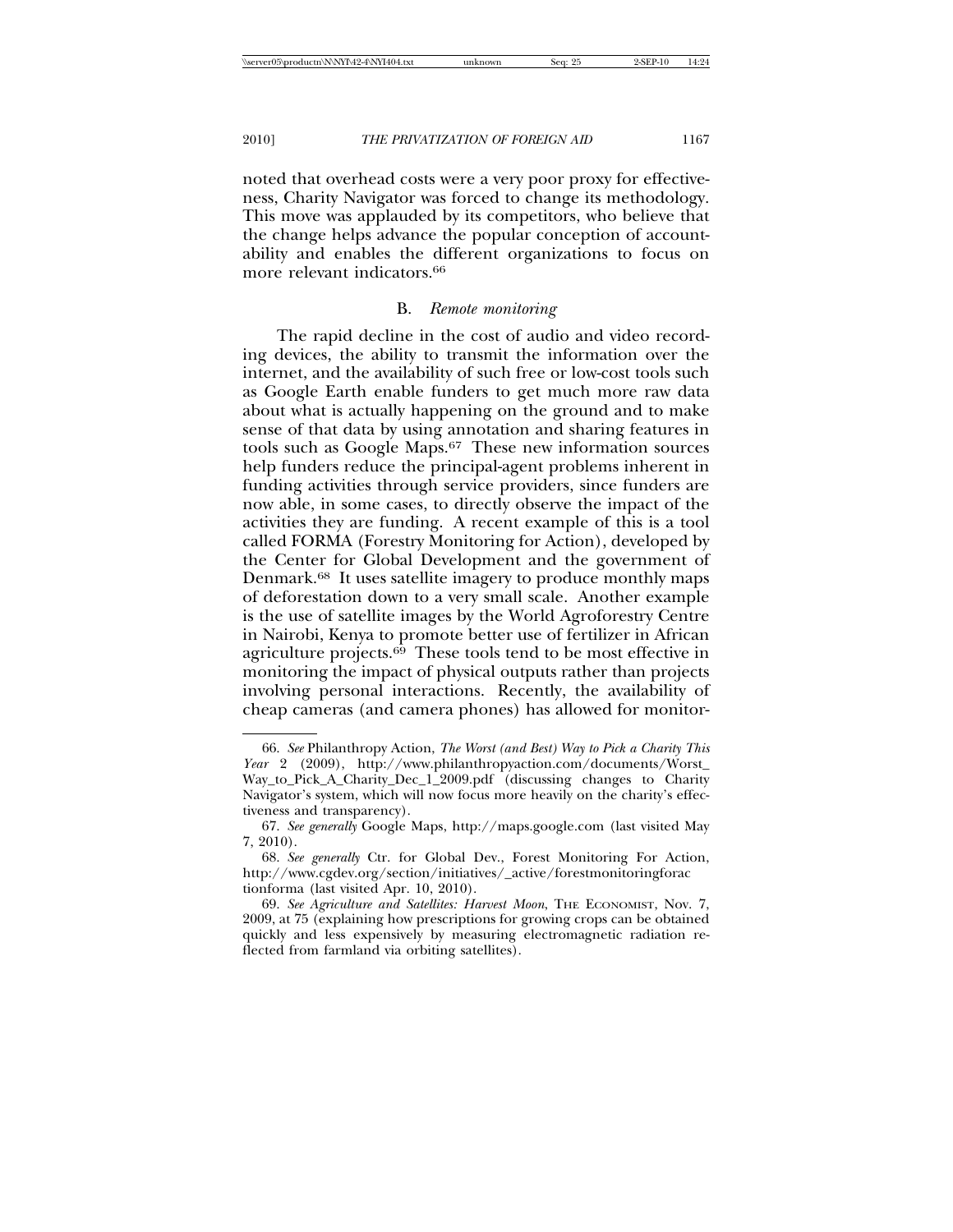ing personal interactions. In India, an experiment to reduce teacher absenteeism provided teachers with a camera with a tamper-proof date and time function, along with instructions to have one of the children photograph the teacher with other students at the beginning and end of the school day. The time and date stamp on the photographs were used to track teacher attendance which was then linked to her/his salary. The result was an immediate decline in teacher absenteeism and, over time, positive child learning outcomes.<sup>70</sup>

## C. *Community feedback*<sup>71</sup>

The popularity of community feedback on sites ranging from commercial sites like  $e$ Bay<sup>72</sup> and Amazon<sup>73</sup> to pure ratings sites like TripAdvisor74 and Yelp75 has led to the adoption of similar mechanisms on sites related to private aid. Even before the advent of online feedback mechanisms, the Kecamatan Development Project in Indonesia pioneered a system of providing transparent information to villagers about local aid projects and their costs, and solicited feedback from the villagers themselves.76 This transformed the accountability chain in this program.

About five years ago, GlobalGiving began to encourage donor feedback on progress updates posted by community service providers. Many other online marketplaces now do the

<sup>70.</sup> *See* Esther Duflo & Rema Hanna, *Monitoring Works: Getting Teachers to Come to School* 29 (2006), http://poverty-action.org/sites/default/files/ MonitoringWorks.DufloHanna.2006.pdf (citing opportunity costs of decreased teacher absenteeism).

<sup>71.</sup> The authors thank Marc Maxson for input and ideas on this section of the paper.

<sup>72.</sup> *See generally* eBay, http://www.ebay.com (last visited May 7, 2010).

<sup>73.</sup> *See generally* Amazon, http://www.amazon.com (last visited May 7, 2010).

<sup>74.</sup> *See generally* Trip Advisor, http://www.tripadvisor.com (last visited May 7, 2010).

<sup>75.</sup> *See generally* Yelp, http://www.yelp.com (last visited May 7, 2010).

<sup>76.</sup> *See* Scott Guggenheim, *Crises and Contradictions: Understanding the Origins of a Community Development Project in Indonesia*, *in* THE SEARCH FOR EM-POWERMENT: SOCIAL CAPITAL AS IDEA AND PRACTICE AT THE WORLD BANK 111, 112 (Anthony J. Bebbington, Michael Woolcock, Scott Guggenheim & Elizabeth A. Olson eds., 2006) (arguing that the Kecamantan Development Project, funded by the World Bank, supports development plans made and approved by communities).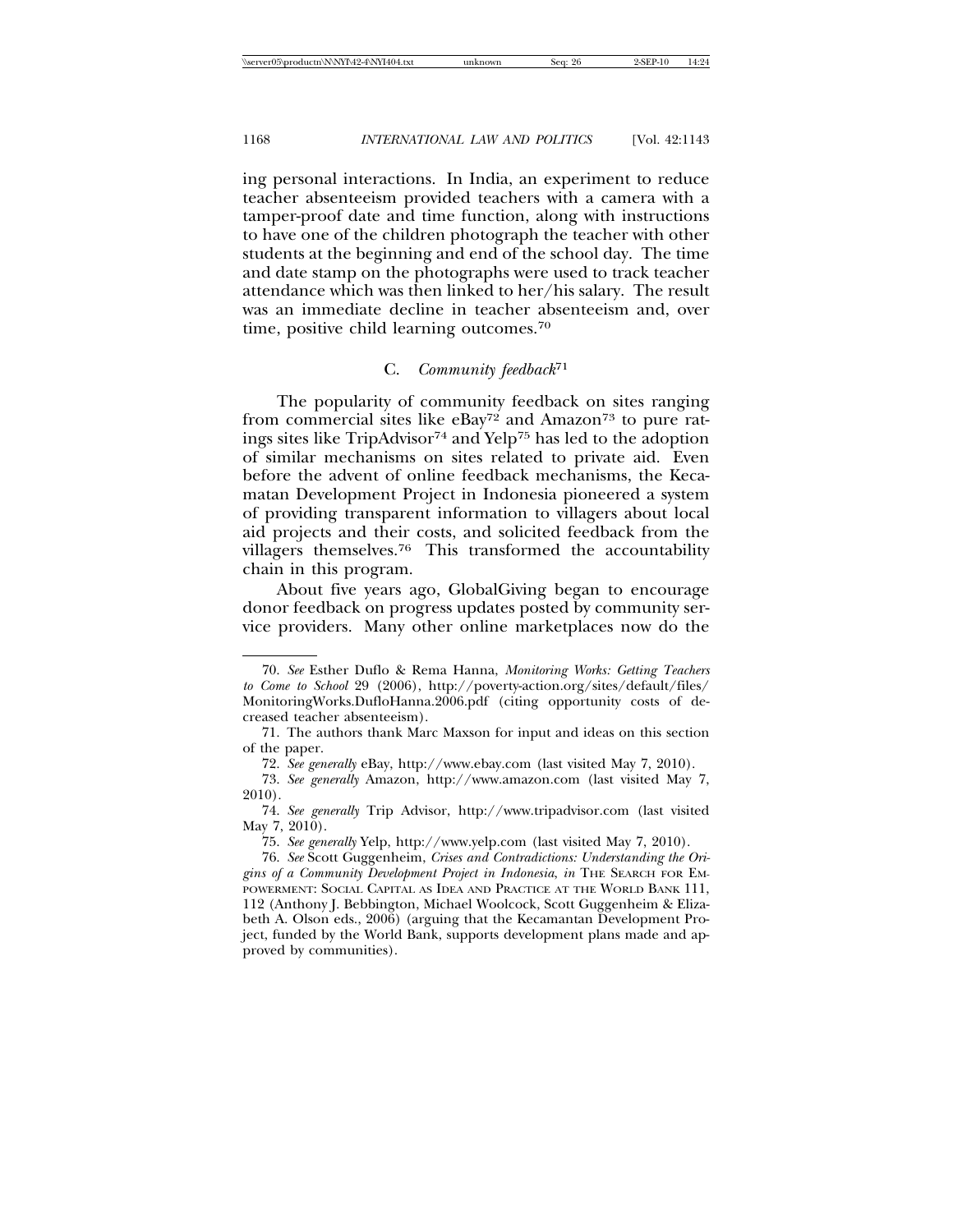same. The GlobalGiving website has permitted comments by donors, beneficiaries, and intermediaries themselves for several years, and in 2009 it piloted and structured initiative to solicit beneficiary feedback, with encouraging results in Kenya.77

A new startup called Great Non-Profits78 is collaborating with Guidestar and GlobalGiving to promote community feedback more broadly. An organization called Keystone<sup>79</sup> is trying to standardize the customer satisfaction question for participating nonprofits. They provide a free web survey that automatically compares one organization's results with the average of peers in the sector. While collecting and interpreting this type of feedback poses certain challenges,<sup>80</sup> its availability is nonetheless a major innovation in the sector.<sup>81</sup>

The next step is to integrate these three strands of information flows and make them available to principals (funders), intermediaries, service providers, and beneficiaries themselves. The FORMA system described above is a great step in this direction, since it makes available satellite imagery and then allows users to upload photos and provide comments about each plot of land to either dispute the findings or help explain why

data storage and analysis under SMS systems).

<sup>77.</sup> *See generally* Marc Maxson & Joshua Goldstein, *Technology-Aided "Real-Time" Feedback Loops In International Philanthropy* (Oxford University International Social Innovation Research Conference 2009), http://www.globalgiv ing.org/pfil/1713/TechnologyAided\_RealTime\_Feedback\_Loops\_in\_Inter national\_Philanthropy.doc (presenting the story of a community-based organization in western Kenya that was supported by GlobalGiving, which acted as a facilitator, delivering information to individuals and placing the funding decisions in the hands of the donors).

<sup>78.</sup> *See generally* Great Non-Profits, http://www.greatnonprofits.org (last visited May 7, 2010).

<sup>79.</sup> *See generally* Keystone Accountability, http://www.keystoneaccount ability.org (last visited May 7, 2010).

<sup>80.</sup> For example, in the Kenya pilot, beneficiaries had to be convinced there would be no retribution by the intermediary if they provided negative comments. Maxson & Goldstein, *supra* note 78 at 9. There are also issues, discussed later in this paper, relating to the representativeness of feedback received and how to aggregate it across societal groups.

<sup>81.</sup> For other examples, including cases in Malawi and Gaza, see Christine Martin, Mobile Active, *Put up a Billboard and Ask the Community: Using Mobile Tech for Program Monitoring and Evaluation* (2009), http://mobile active.org/put-billboard-and-ask-community-using-mobile-tech-programmonitoring-and-evaluation (demonstrating the exponentially faster rate of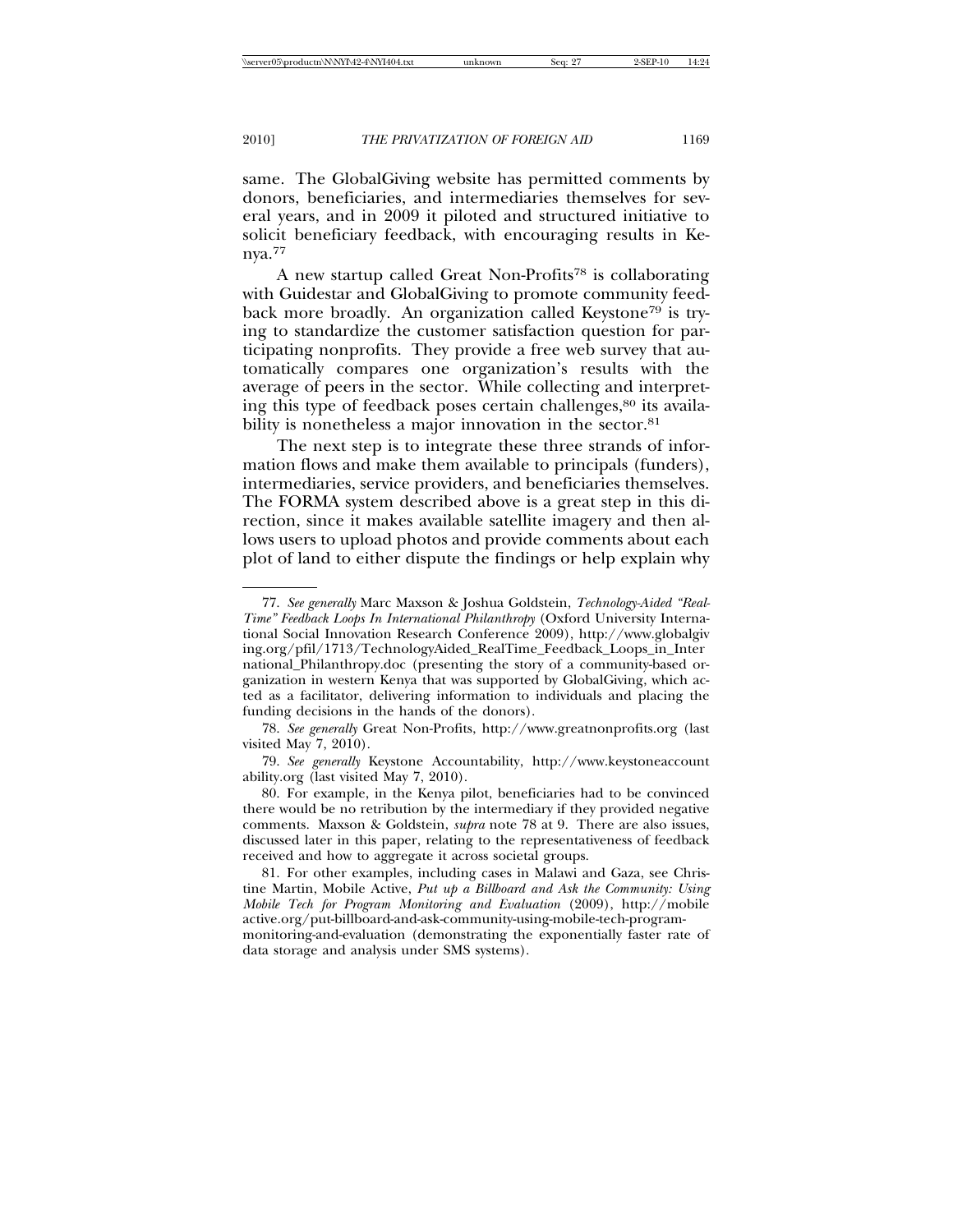the deforestation is happening. The initial reception of the FORMA mechanism has been positive, but the tool is too new to assess its impact.

As organizations, particularly aid and philanthropy marketplace platforms, begin to integrate this new information, it will be important to (a) understand what types of information actually matter to the principals, intermediaries, and beneficiaries and (b) present the information in a way that is digestible and actually influences behavior. The online marketplaces have all found that too much information—even relevant information—can lead to decision paralysis among funders.82 It is likely that different principals, intermediaries, and beneficiaries will require different approaches to information aggregation. Yet there may be a compelling reason (discussed below) to have a common basic platform that allows comparability across different agencies, sectors, and initiatives.

## VII. NEW ROLES FOR THE PUBLIC THROUGH COMMUNITY AND BENEFICIARY FEEDBACK

Of these three new information channels, community feedback holds particular promise in increasing accountability. Traditional accountability chains rely mostly on formal, periodic evaluations by experts. Such evaluations are both expensive and easily gamed. Because service providers are generally able to prepare well in advance, evaluators see things only in the most favorable light.83 There is often an inherent conflict of interest, since the evaluators work for the service provider (the agent) rather than the funder (the principal). The agent often has the opportunity and incentive to massage the findings before release to the principal. By contrast, community feedback enables the principal to hear directly from the beneficiaries about the effect of the intervention. Such information directly from beneficiaries can inform a modification of an ongoing initiative.

<sup>82.</sup> This difficulty has been described to the authors in personal communications from managers of the online marketplaces. *See generally* BARRY SCHWARTZ, THE PARADOX OF CHOICE: WHY MORE IS LESS (2003) (discussing the confusion that can result from an overload of information).

<sup>83.</sup> Authors' personal experience, based on twenty-five years in the foreign aid industry.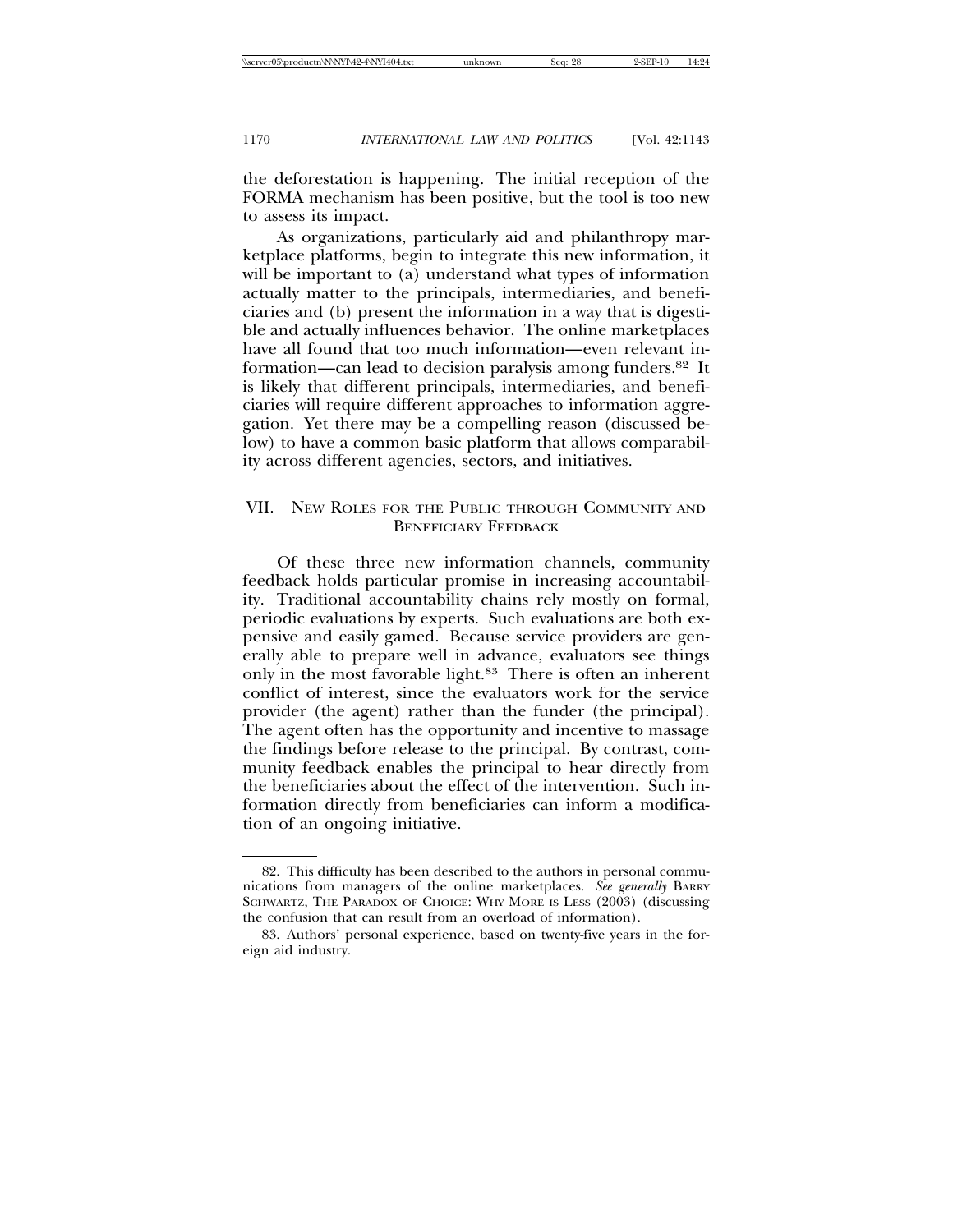## A. *How Community Feedback Can Improve Accountability in Aid*

The traditional aid cycle relies heavily on experts (working for either the principal or the agent) to diagnose a community's needs and design a program intended to address those needs. By contrast, a community feedback mechanism can be used *ex ante* to hear directly from the beneficiaries (and others with a knowledge of the local context) (a) what they feel their greatest needs are and (b) what solutions would be most appropriate.

While community feedback provides highly valuable sources of information for the accountability process, interpreting the feedback is not always simple. The boundaries and membership of a community are not always self-evident. This is particularly the case in societies that are socially heterogeneous, as evident in studies that suggest a negative link between the quality of public goods provision and social heterogeneity.84 This implies that the inferences drawn from community feedback will depend in part on the community's characteristics and the representativeness of the people giving feedback.

The smaller the size of the community, the more homogeneous will be the community's preferences. Since private aid projects tend to cover smaller communities, community feedback is likely to be a reasonable "truth revelation" device. By contrast, government aid programs are much larger and cover much larger groups of people who may or may not form "communities." Consequently, they will necessarily need to go beyond community feedback in order to evaluate project performance. Additionally, the smaller the size of the project, the smaller the incentives in gaming feedback mechanisms.<sup>85</sup> Private aid projects are generally smaller. Consequently the incentives for gaming such mechanisms are also less, and the shorter chains of delegation make them easier to monitor.

<sup>84.</sup> *See* Abhijit Banerjee, Lakshmi Iyer & Rohini Somanathan, *History, Social Divisions, and Public Goods in Rural India*, 3 J. EUR. ECON. ASS'N 639, 643 (2005) (citing empirical data on factors caused by caste and religious fragmentation).

<sup>85.</sup> *See, e*.*g*., David Pogue, *Carbonite Stacks the Deck on Amazon*, N.Y. TIMES, Jan. 27, 2009, *available at* http://pogue.blogs.nytimes.com/2009/01/27/ carbonite-stacks-the-deck-on-amazon (citing an example of a company using its own employees to post positive feedback on that company's products on Amazon.com).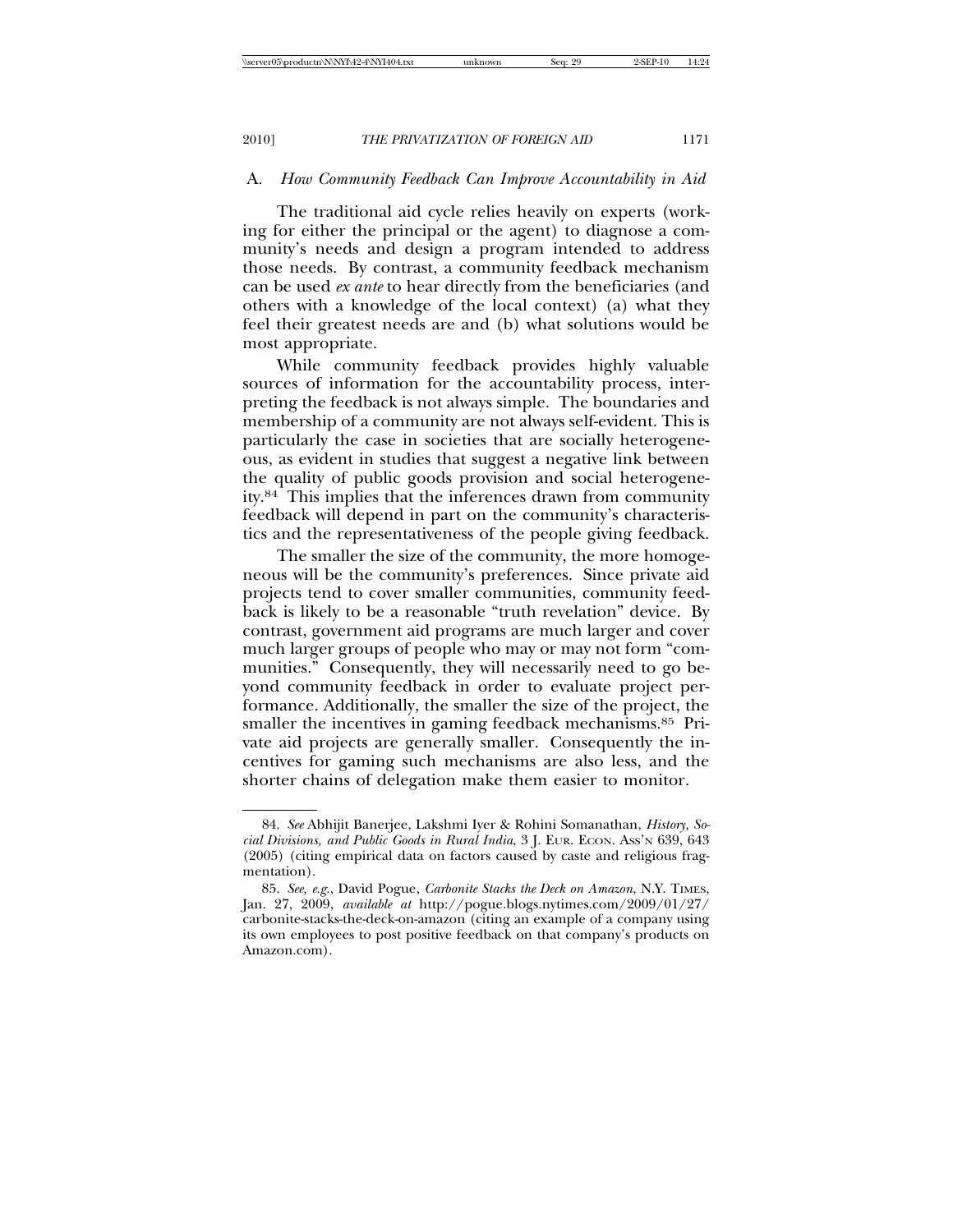One must, of course, recognize intrinsic limitations to the quality of information that may be obtained from any feedback mechanisms. The most obvious limitation stems from selection mechanisms, i.e. selection effects of who actually gives the feedback. Callers-in to talk radio programs or letters to the editor can either be more motivated or more kooky. Large numbers address this in a sort of statistical averaging, but large numbers come with their own caveats. Democratic majorities could indeed reflect the broad will of a community or (at least in some cases) simply reflect the tyranny of the majority. In the abstract, community feedback should reflect the "wisdom of crowds"; it could, however, occasionally reflect the "madness of mobs" and a "herd mentality." Another caveat is that more information is not alone a guarantee of better accountability. Financial markets are flooded with information, yet the recent financial crisis demonstrates that, if risk and reward are so large and so asymmetric, competition and availability of information is no match for skewed incentives. However, these conditions are very unlikely in the case of private aid—the private pecuniary rewards are simply not that large.

Online marketplaces such as GlobalGiving and Donors Choose require intermediaries to report back on progress at the end of a project and/or periodically throughout the year.86 These reports are both sent to donors and posted online for anyone to see. The public nature of these reports is a major step forward because it provides an additional disincentive for intermediaries ("agents") to post wrong or misleading information. Posting misleading information is much more risky when beneficiaries or others can scrutinize the validity of claims.87 To some extent, this feature follows the trend of the official aid sector, which has been posting more and more reports online. It is certainly the case that initially poor benefi-

<sup>86.</sup> Both of these platforms were launched around 2002, and have required increasing information from intermediaries over time. Teachers using DonorsChoose must send donors a package of information describing the outcome of the project, often with notes from students included. *See generally* DonorsChoose, How It Works, http://www.donorschoose.org/ about/how\_it\_works.html. Project leaders using GlobalGiving must report quarterly, since projects tend to have a longer duration.

<sup>87.</sup> *See* Guggenheim, *supra* note 77, at 129 (stating that one charity's posting of financial information in public was "a sharp departure" from past practices).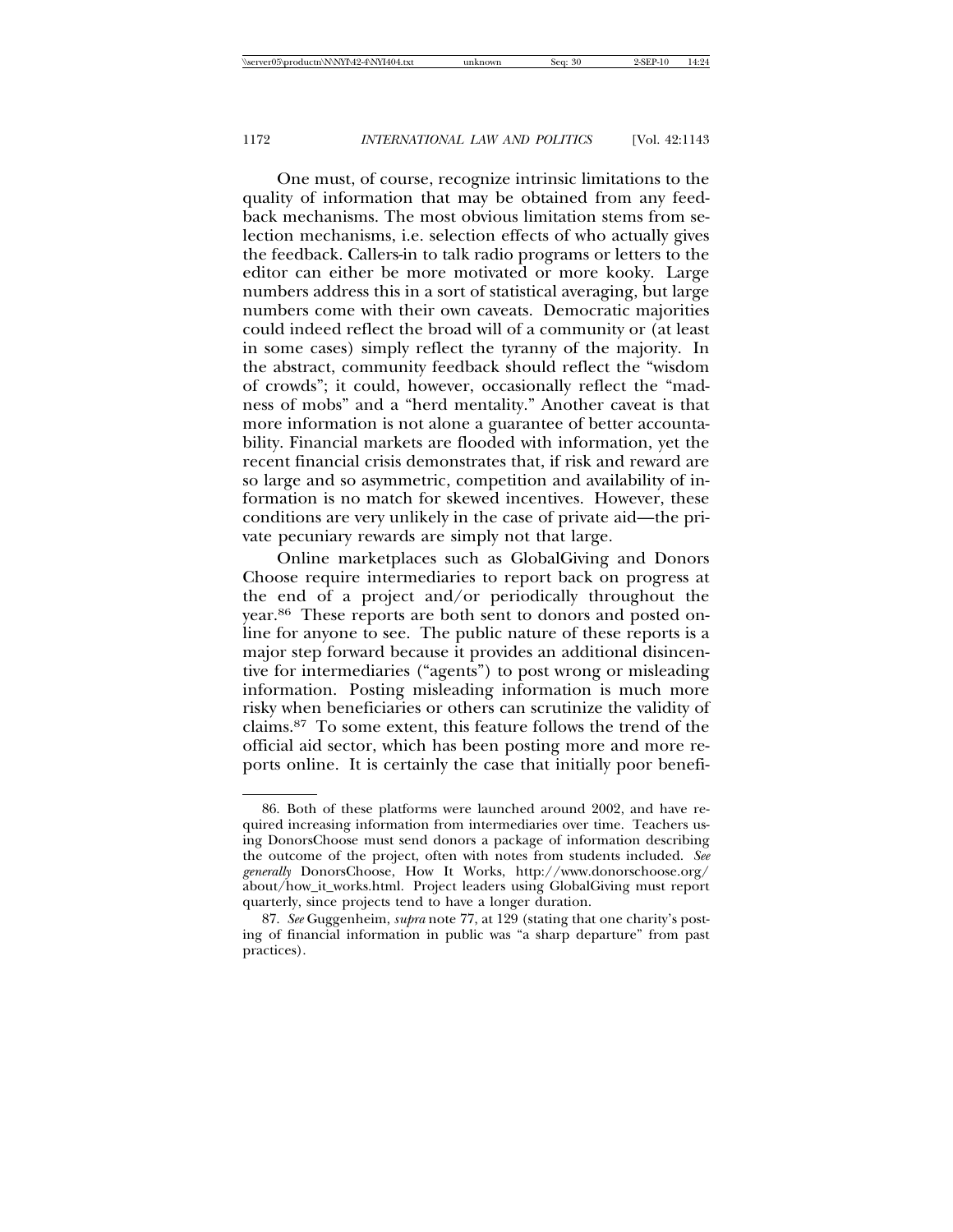ciaries are unlikely to access these reports. But other agents of civil society will do so on their behalf. This is a dynamic process that can unfold over time, as beneficiaries gradually begin to exercise agency over projects purportedly for their benefit.

However, in most cases, there are still significant transaction costs for third parties to flag misinformation even when it is in the public domain. For example, it is often difficult to know who to call or who can take remedial action.88 That is why the next step in the process—community feedback—has such high marginal returns. Community feedback allows people to comment directly on publicly available reports via the web, e-mail, or other means and, significantly, to make those comments public. The community can include beneficiaries, experts with knowledge of the project but who are not directly involved, or simply visitors to the project. Because the reports and comments are publically available they can radically increase not only the information available, but also the pressure to take action.

#### B. *The Special Potential of Beneficiary Feedback*

Community feedback can come from other development experts—or any concerned person or organization—outside the traditional foreign aid system. Beneficiary feedback is a subset of community feedback, and it deserves special attention. Though in some sense funders are the "principals" in the accountability process, some would argue that beneficiaries should have the final say in what development projects are funded and how they are assessed.<sup>89</sup> There is a strong normative case for this view: those whose lives are affected the most by a project should surely have an important voice in that project. Though there are well-known issues related to aggregation of choice and externalities,90 it is difficult to argue with

<sup>88.</sup> According to its website, one reason that the Bank Information Center was created was to help its civil society members influence the World Bank, and it has often served as a focal point for complaints from third parties. *See generally* Bank Information Center, http://www.bicusa.org (last visited Apr. 10, 2010).

<sup>89.</sup> *See* DAVID ELLERMAN, HELPING PEOPLE HELP THEMSELVES: FROM THE WORLD BANK TO AN ALTERNATIVE PHILOSOPHY OF DEVELOPMENT ASSISTANCE 249 (2005) (citing several approaches to schemes of giving).

<sup>90.</sup> On the difficulties of aggregating individual preferences into consistent collective choices and the possibilities offered by participatory democ-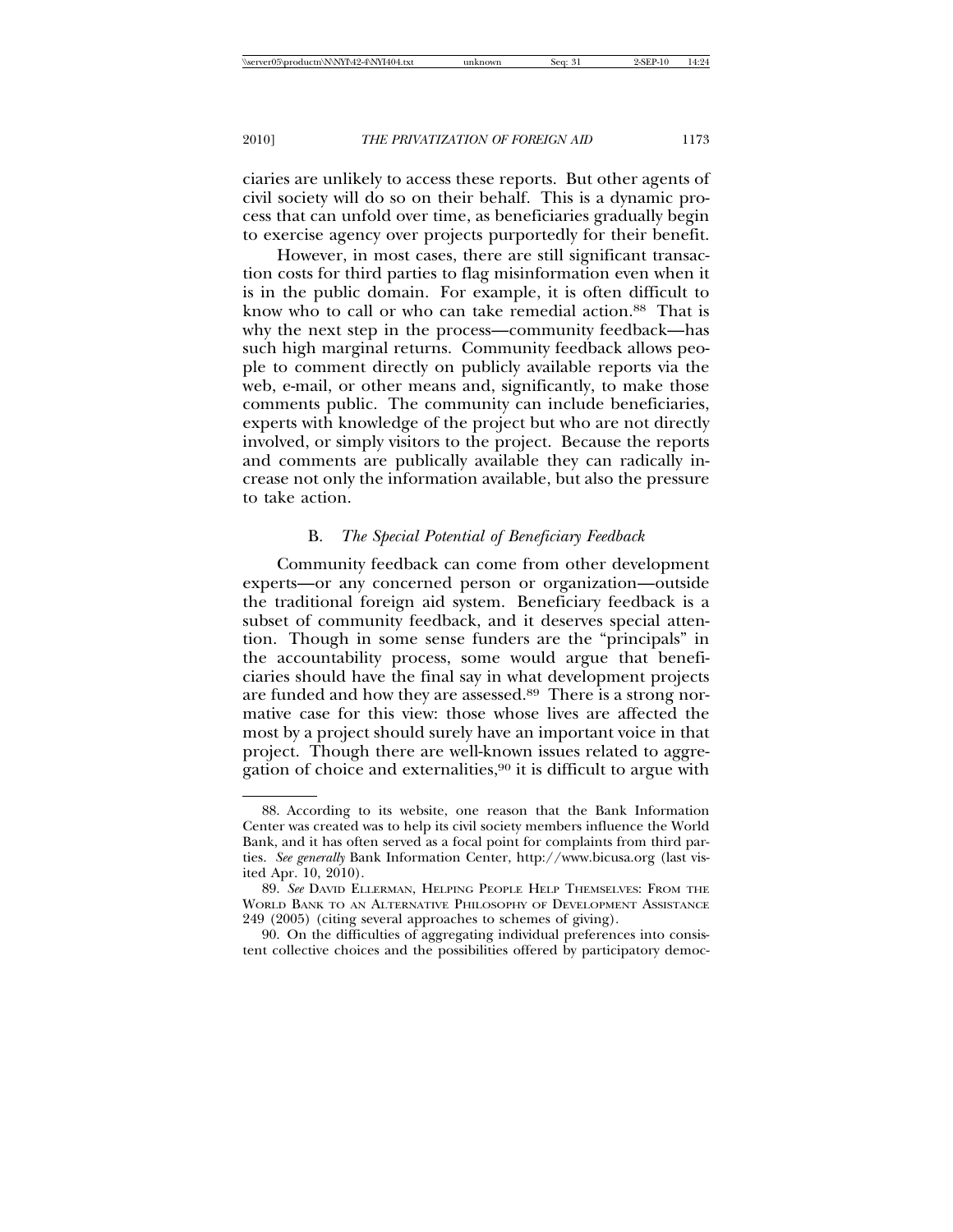the proposition that the views of beneficiaries on the impact of a project should have serious weight. All other agents in the accountability chain should in some sense be accountable to the beneficiaries.

Rapidly spreading new technologies, particularly mobile phones and SMS-to-web interfaces like Twitter, now allow villagers to report continuously in real time on project progress.91 Mobile phones in particular are now so ubiquitous that even very poor communities have reasonable access.92 This means that the beneficiaries can ultimately guide implementers. In the future, these technology-aided feedback loops can enable clients to guide practitioners throughout implementation and drive donors during the funding process. They also open the possibility of soliciting the views of beneficiaries even before a project.<sup>93</sup> This promises to break the monopoly of experts and intermediaries in deciding what people need most. Beneficiaries could be canvassed about both the type of project that is highest priority for them. Once a type of project is selected, then beneficiary input into the design could be solicited.

The importance of community involvement and feedback for accountability systems is not a panacea, and it must be accompanied by other sources of information and feedback. An analysis of corruption in infrastructure projects in Indonesia found that government audits appear to do a better job than community monitoring in reducing missing expenditures, as measured by discrepancies between official project costs and

racy, see Benjamin Radcliff & Ed Wingenbach, *Preference Aggregation, Functional Pathologies, and Democracy: A Social Choice Defense of Participatory Democracy* 62 J. POL. 977, 977 (2000) (advocating for the democratic method as the best means of aggregating individual preferences).

<sup>91.</sup> Twitter also allowed people to report developments in real time in the 2009 protests in Iran, thereby preventing the official news agencies and other controlled channels from monopolizing the picture of what was happening. *See, e*.*g*., Lev Grossman, *Iran Protests: Twitter, the Medium of the Movement*, TIME, Jun. 17, 2009, at 9 (discussing strengths and weaknesses of the use of Twitter).

<sup>92.</sup> Even in a relatively poor country such as India, there are more than two cell phones per household.

<sup>93.</sup> *See* Dennis Whittle, GlobalGiving, Accountability in Decentralized Aid Systems, Presentation at New York University (Feb. 6, 2009), *available at* http://www.nyu.edu/fas/institute/dri/DennisWhittle.pdf (discussing potential avenues for involvement of beneficiaries in planning stages).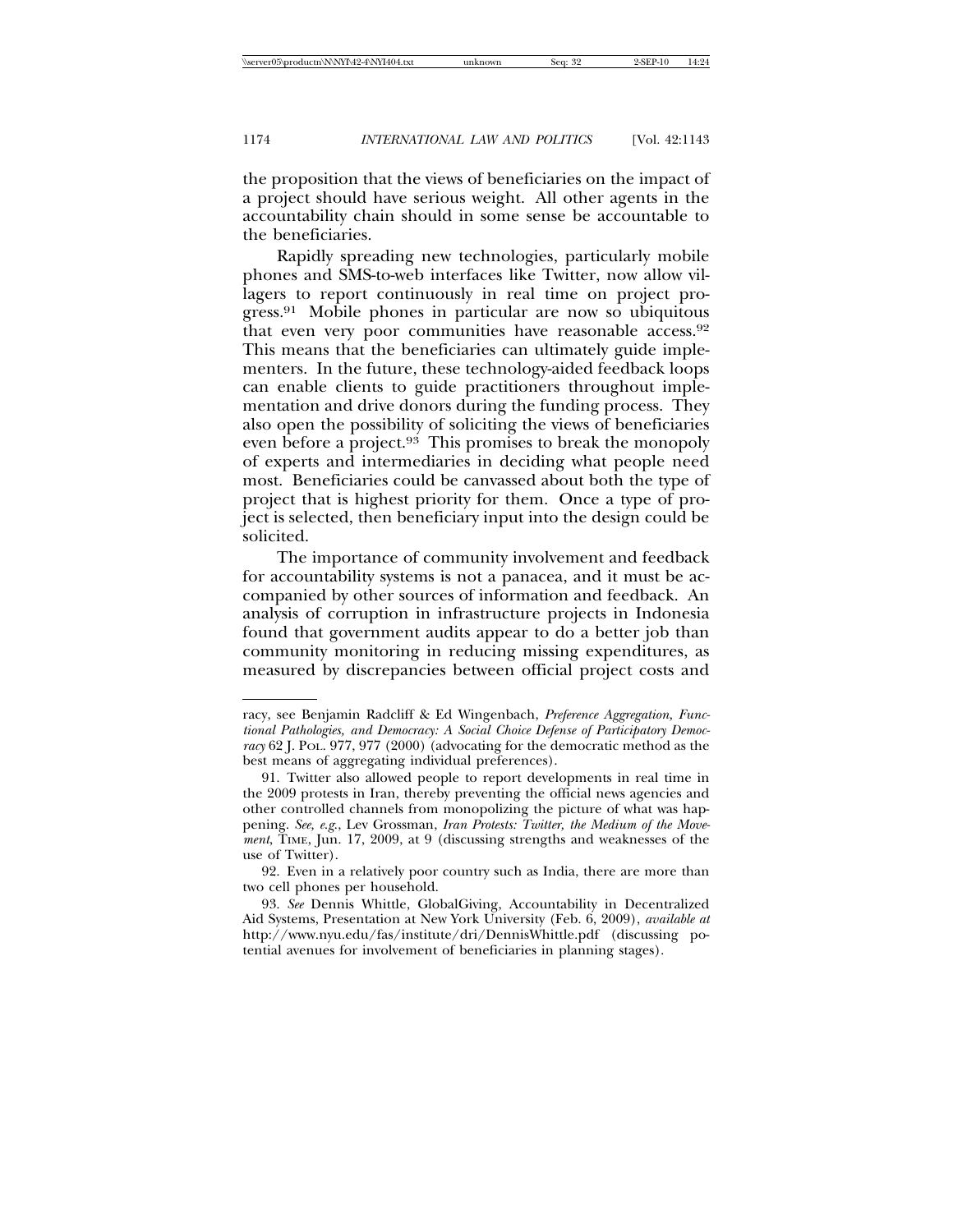an independent engineer's estimates of costs.94 Increasing grassroots participation in monitoring had little average impact. In some cases, grassroots participation reduced missing expenditures only in situations with limited free-rider problems and limited elite capture. The results of that study suggest that traditional top-down monitoring can indeed play an important role in reducing corruption, even in a highly corrupt environment. In India, a flagship government program on universal primary education has sought to organize both locally elected leaders and parents of children enrolled in public schools into committees. The program gives these groups powers over both resource allocation and monitoring and management of school performance. In addition, the program provides information, trains community members in a new testing tool, and organizes volunteers to hold remedial reading camps for illiterate children. However, an impact evaluation found no impact on community involvement in public schools and no impact on teacher effort or learning outcomes in those schools.95

It is likely, however, that feedback itself is a "learned" process. One should not expect long-disempowered communities to become strongly engaged, especially if hard experience has taught them that promises made by outside agencies are rarely kept. There are also well-known challenges with aggregating choice, which suggests that doing so is not a panacea. Nonetheless, new media technologies, by providing real-time feedback, can become much more empowering to beneficiaries.<sup>96</sup> This empowerment can have dynamic effects over time, gradually improving their capacity for "social agency," i.e. their ability and willingness to participate. In any case, these types of mechanisms offer at least the possibility of obtaining beneficiary input. With time, it will become difficult to argue against

<sup>94.</sup> Benjamin A. Olken, *Monitoring Corruption: Evidence from a Field Experiment in Indonesia*, 115 J. POL. ECON. 200 (2007) (citing statistics gathered from over 600 Indonesian village road projects).

<sup>95.</sup> *See* Abhijit Banerjee et al., *Pitfalls of Participatory Programs: Evidence from a Randomized Evaluation in Education in India* 2 (Nat'l Bureau of Econ. Research, Working Paper No. 14311, 2008), *available at* http://www.nber. org/papers/w14311 (presenting data from three different interventions).

<sup>96.</sup> *See generally* Maxson & Goldstein, *supra* note 78 (discussing the feedback loop that resulted from a project in Kenya).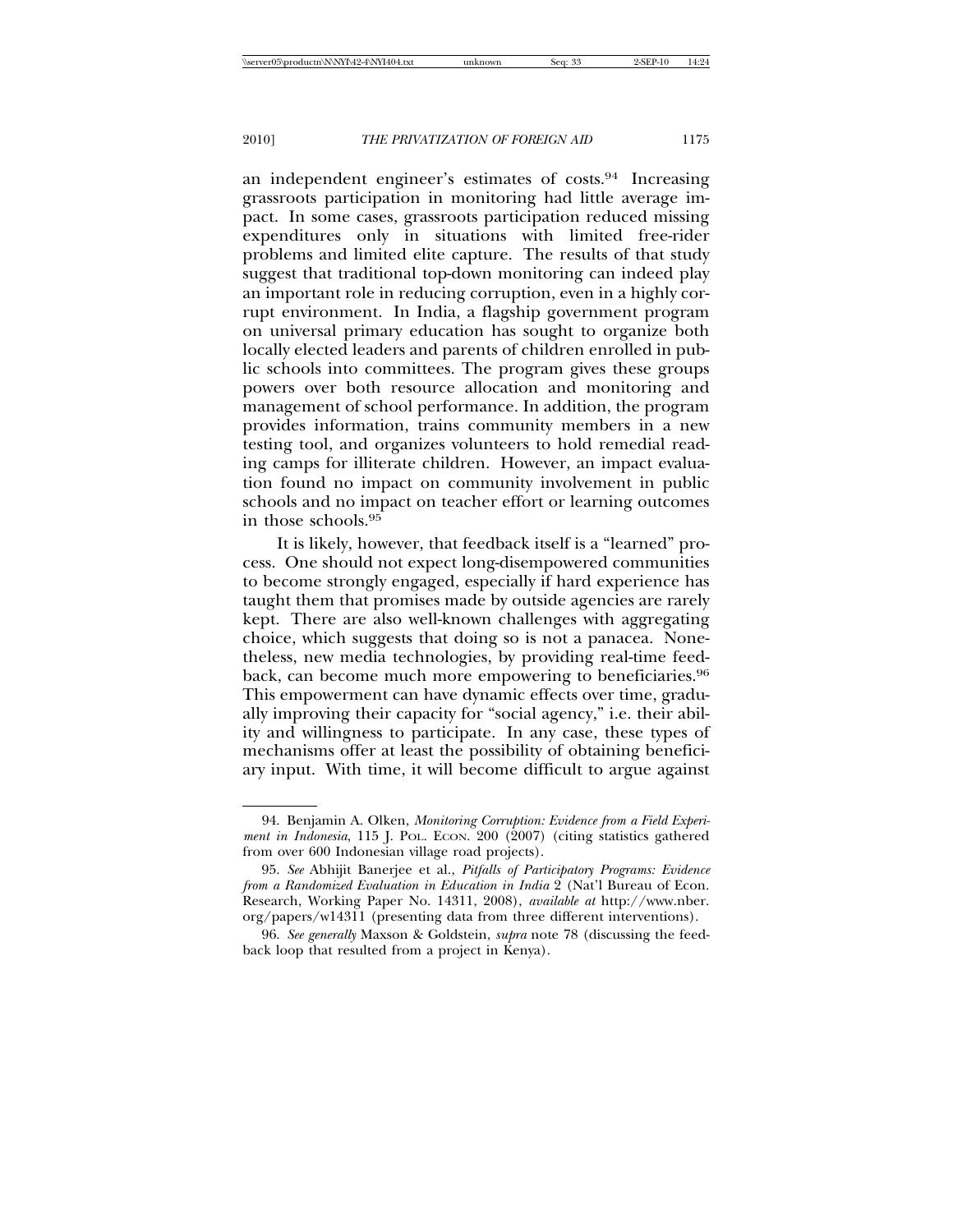the idea that beneficiary input should become the norm, with intermediaries having to justify each time they do not solicit it.

*Ex ante* beneficiary input and community feedback during implementation emphasize our point that an important objective of better accountability mechanisms should be to improve project design from inception, beginning with a better understanding of the communities' own sense of their needs. Input should come not only from beneficiaries but also other interested parties, enabling implementers to refine their approach as the project progresses. Accountability mechanisms can speed learning much faster than the current approaches, which feature a multi-year project cycle followed by a formal evaluation.

## C. *What it Will Take for Community Feedback to be Adopted*

The radically public nature of community feedback would reduce the ability of official aid agencies and other intermediaries to modify reports or obfuscate problems. No detailed scientific studies have been done on this topic yet. But it seems reasonable to assume that, if project officers at official agencies and professionals working for intermediaries logged on to the web each morning to see what the community was saying about their projects, this would likely change behaviors. Because of the incentives described by Pritchett,  $97$  we can anticipate that, while official agencies will not openly reject this idea, they will be reluctant to adopt community feedback in this transparent way and will raise a host of theoretical objections to the quality and relevance of the feedback as a reason to proceed cautiously.

By contrast, the deployment of community feedback features, already in their infancy in private online marketplaces, <sup>98</sup> will surely accelerate as the existing and new marketplaces jockey for competitive advantage. A key question for the impact of community feedback features will be whether the online marketplaces share one or two common feedback mecha-

<sup>97.</sup> *See, e*.*g*., Pritchett, *supra* note 13, at 124 (discussing the consequences of negative feedback).

<sup>98.</sup> *See* Gillian Wilson, GlobalGiving, *Updates from the Field – Environmental Conservation Builds Families, India*, http://www.globalgiving.org/projects/ environmental-conservation-builds-families-india/updates (citing an example of community feedback features) (last visited May 7, 2010).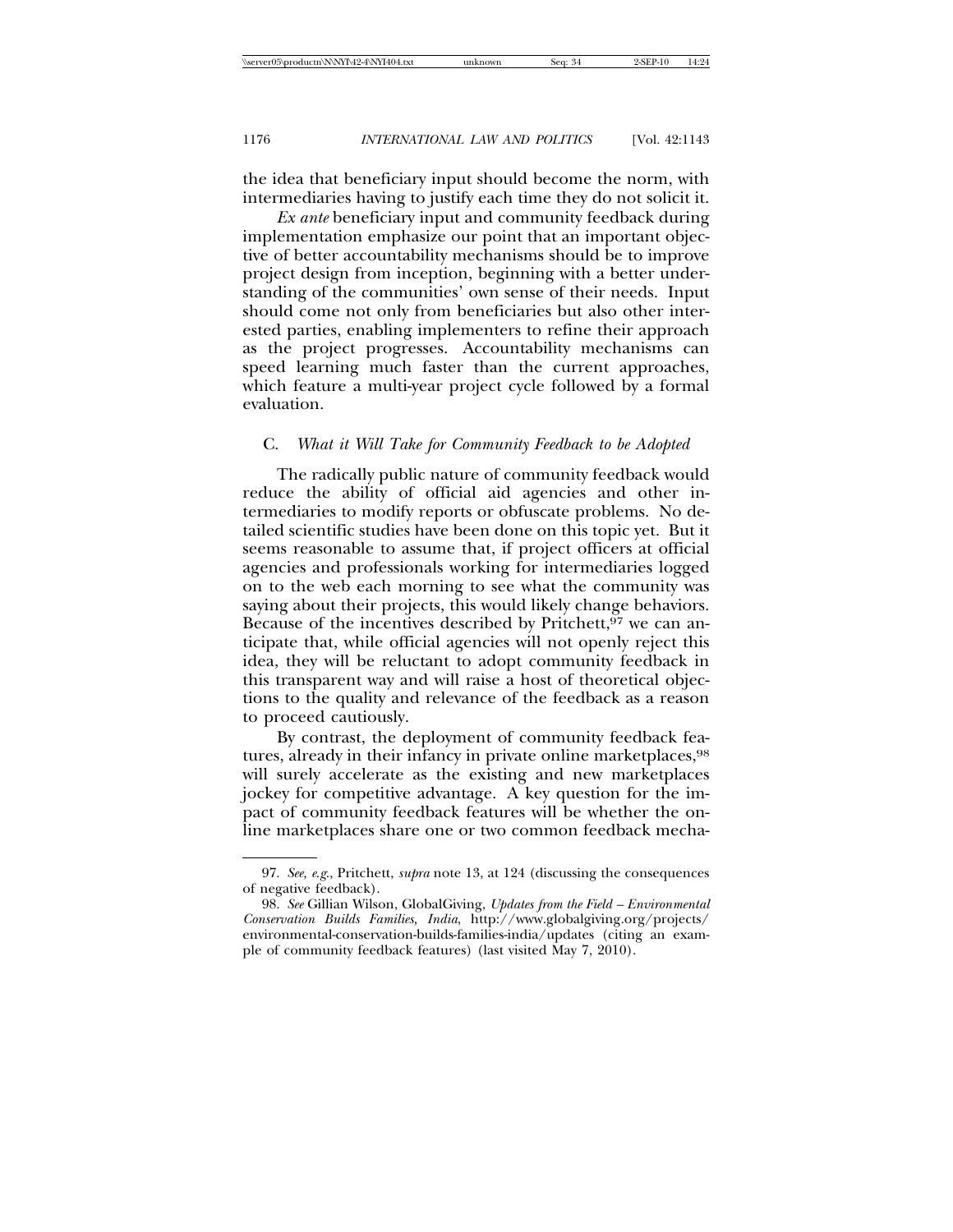nisms or whether each adopts its own internal mechanism. Since the mechanism is essentially a network, its value grows exponentially with respect to network size. This means that a single network would have huge value, while fragmented networks would have much less value. Shared mechanisms would decrease the chance that the feedback could be controlled by the marketplace that collected them. Shared mechanisms would also reduce the up-front costs of creating the system by spreading them over several marketplaces.

The usefulness of community feedback based accountability chains will vary as per the following scenarios:

A: Where community input and feedback is the sole factor used in decision-making;

B: Where community feedback plays a significant but not exclusive role in decisions, which will ultimately be made either by an expert agency or by a government body that is to some extent democratically elected;

C: Where community feedback has little relevance, value, or use in the decision-making process.

Many of the online private aid marketplaces<sup>99</sup> are closer to the "A" end of the spectrum, at least in principle. The marketplace operators try to provide an information-rich environment and allow donors to make decisions based on information and priorities emerging at the community level. Some of the better traditional private aid providers fall into category B. They have developed mechanisms for listening to the communities but ultimately make the allocation decisions themselves. Most official agencies fall closer to the "C" end of the spectrum, operating on the assumption that community preferences are aggregated and expressed through government agencies. In most poor countries, the last assumption is particularly problematic, given their weak governance structures.

The emergence of new technologies and feedback mechanisms will increase pressure on all agencies to incorporate community feedback in some form. In particular, the official agencies will have to move closer to the middle ("B") of this

<sup>99.</sup> In this paper, "online marketplaces" refer to internet sites that allow principals (funders) to learn about organizations and/or projects that are seeking funding, select one or more for funding, transfer the money to the organization, and then get updates from the organization or project team.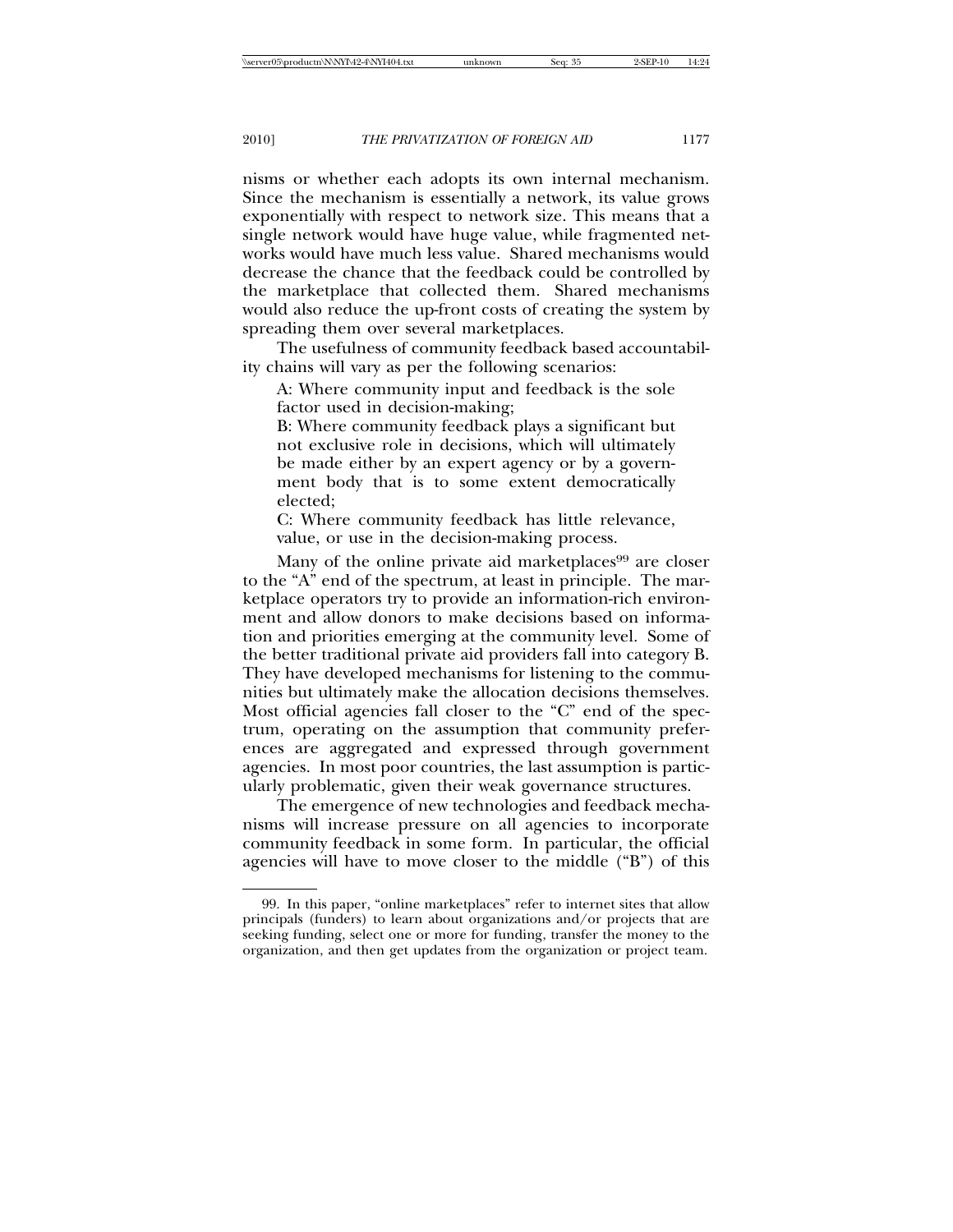spectrum, but the speed and effectiveness of that shift will depend on whether feedback mechanisms are fragmented or shared across public and private aid agencies.

However, the increased availability of these new technologies does not guarantee their rapid adoption by traditional aid agencies. The incentives for avoiding accountability,100 combined with the lack of entry and exit in the official aid field, mean that official agencies are unlikely to voluntarily embrace these new information flows. They are much more likely to be adopted in the flourishing private aid sector, where there is greater competition and a proliferation of new intermediaries and funders. Since the size of projects funded through these new private aid marketplaces is typically much smaller—usually less than \$100,000 and often in the \$1,000 to \$25,000 range—the cost of traditional evaluations, based on hiring external consultants, is prohibitive.101 This high cost, combined with competitive pressures in the private aid sector, has spurred new thinking about how to achieve accountability at much lower cost.

If the private marketplaces adopt one or two independent community feedback mechanisms or standards, it could conceivably create sufficient pressure for official agencies to participate in such a mechanism or standard. In this context, a "common mechanism" would be a single website, whereas a "common standard" would be a common set of questions, the results of which would be stored in a common database and would be accessible for display in different ways on different websites. A website called Ushahidi is an early attempt at aggregating information streams about development needs and news from various sources.102

Given the incentive of any agent to avoid strict accountability, we would expect official agencies to avoid common standards and instead push for self-monitoring or the adoption of standards managed internally by the agency itself. If the goal

<sup>100.</sup> *See* Pritchett, *supra* note 13, at 124 (stating that there is no significant "bonus" to the intermediary for exceptional success, but serious sanctions for failure).

<sup>101.</sup> The cost of evaluating a typical World Bank project ranges from \$15,000 to well over \$100,000, depending on the intensity and scale of the evaluation and the project.

<sup>102.</sup> *See generally* Ushahidi, http://haiti.ushahidi.com (last visited May 7, 2010).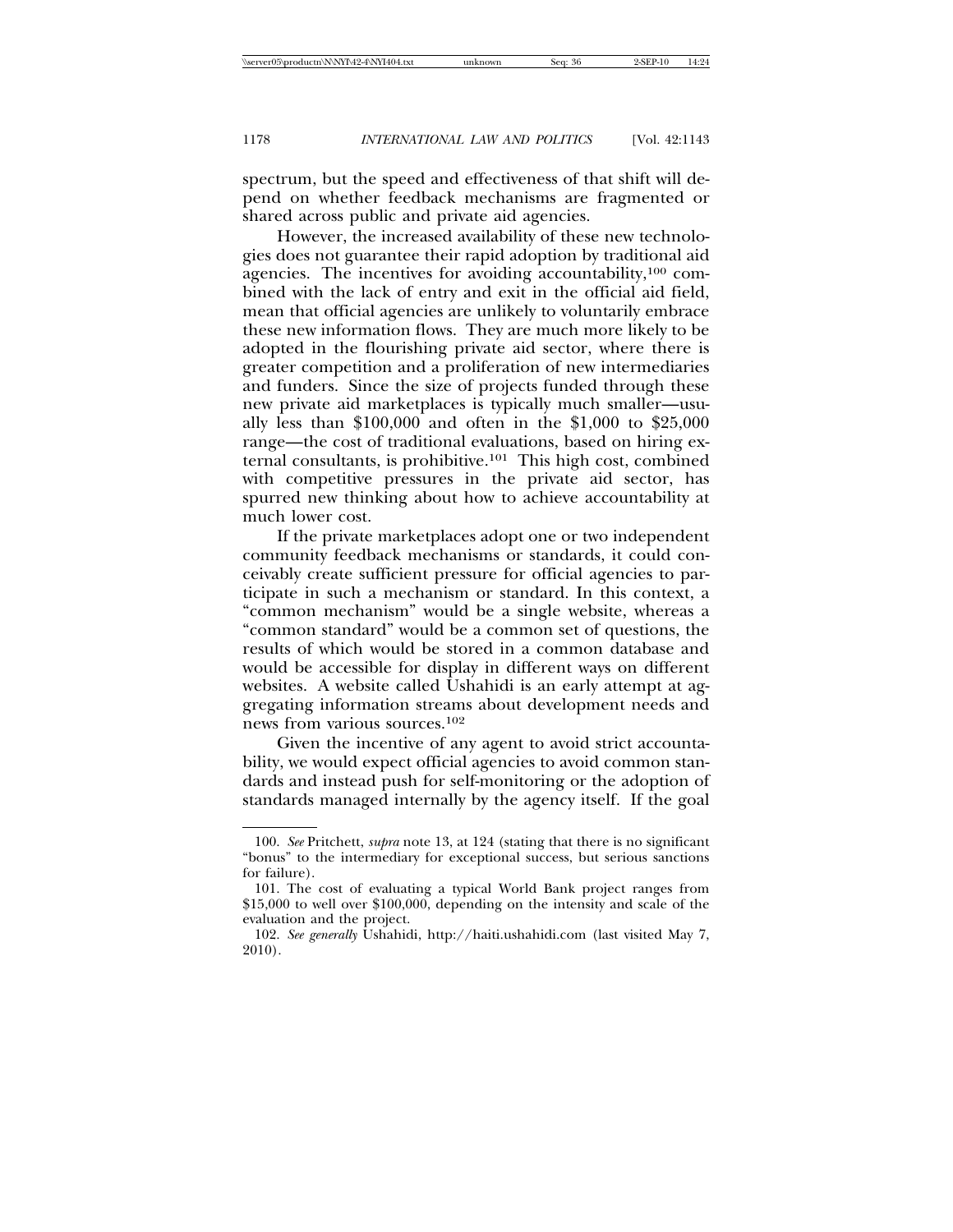is to improve the effectiveness of foreign aid, however, the best outcome would be to rapidly adopt a unitary feedback network that is not controlled by the aid agencies. What if the new private aid marketplaces and related organizations agreed to adopt a single feedback mechanism (standard) and *also* began including data on official aid projects (even if those marketplaces did not provide intermediate funding to these projects)? Such collective action by the new players, even though it would be costly, would have significant external effects on the tens of billions of dollars in annual official development aid.

## VIII. CONCLUSION: FOREIGN AID AS A COMPLEMENT, NOT A SUBSTITUTE, FOR GOVERNMENT

A perennial question about foreign aid, or indeed assistance of any kind, involves the extent to which foreign aid should complement or substitute the responsibilities of domestic governments. When should foreign aid complement, and when should it substitute for domestic government actions, thereby reducing the pressures on a government to do its job? Since most private aid comes at the local level, its effects on government incentives are more likely at the local level. Official aid, on the other hand, comes through government channels at the national level, raising the age-old question about the fungibility of foreign aid and whether, in effect, such aid finances the marginal project by easing the budget constraint.

There is no clear answer to these questions. In an ideal world, governments would shoulder all responsibilities of serving their people. But if wishes were horses, beggars would ride, and this argument might just be a case of the best being the enemy of the good. Is it moral to allow people to go unserved while waiting for the government to provide the service at a distant point in time? The moral dilemma is especially acute when people face dire circumstances. Is it morally defensible to tell private aid not to help the most vulnerable in order to put pressure on the government to try and achieve the (uncertain) future outcome of better public services?

A more fruitful approach is for private aid to do things in a way that induces the government to provide better service in the future. Private aid can do this via (1) a demonstration effect, assuming that the government will emulate good prac-